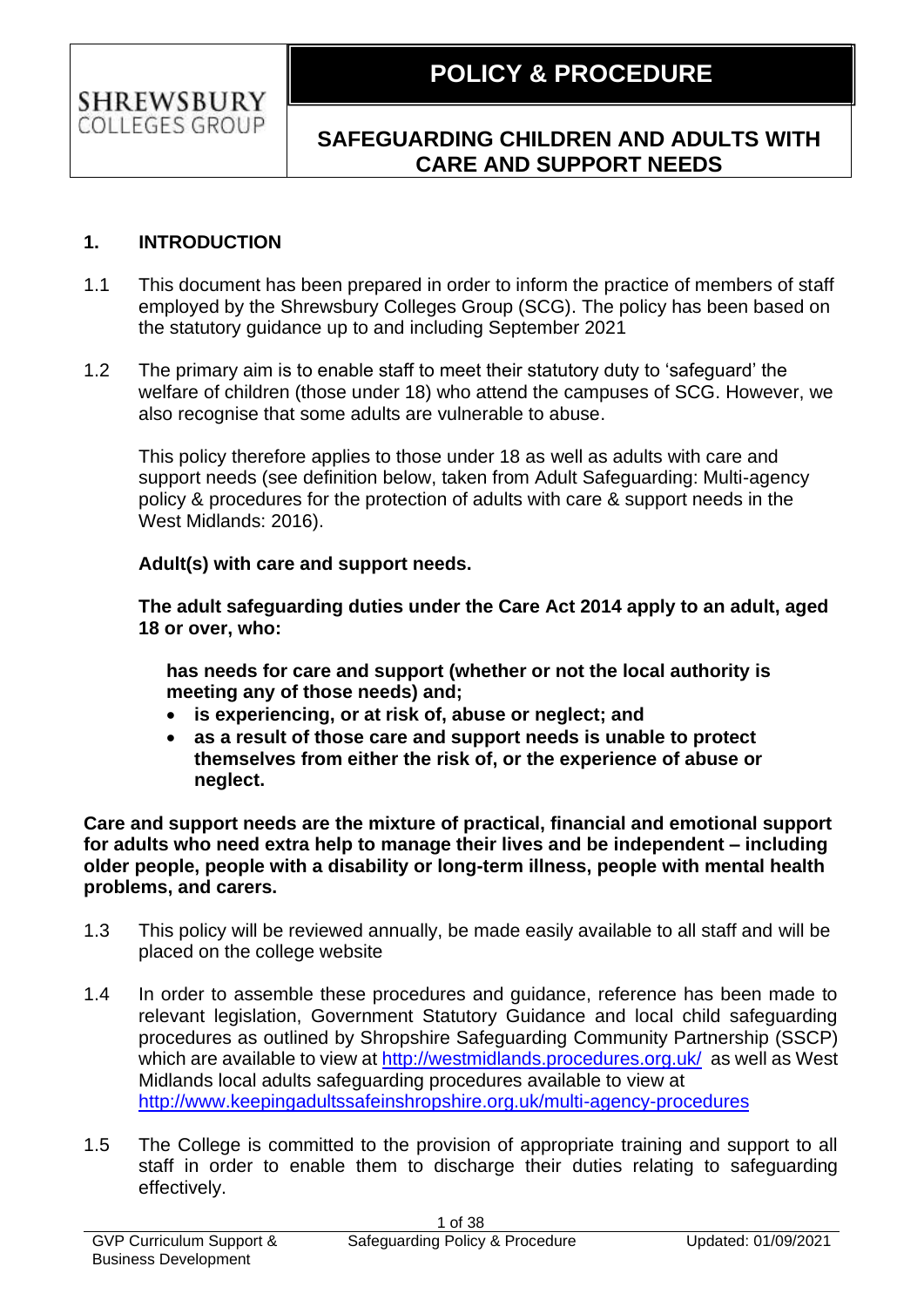

- *1.6* These procedures should be read in conjunction with other safeguarding related policies in operation in the college. These include *Safer Recruitment, Staff Code of Conduct, Whistleblowing, Looked After Young People (LAYP), Positive Mental Health, Prevent, Student Conduct,* Search and Confiscation, *CPD and Equality and Diversity.*
- *1.7* The college is a 'relevant agency' as identified in local safeguarding arrangements by SSCP. The college works with the 3 partners (health, social care and police) to contribute to the safety of Shropshire's children.

#### **2. AIMS**

**SHREWSBURY** COLLEGES GROUP

The primary aims of the policy/procedures are to:

- Enable staff to meet their statutory responsibility to 'safeguard' the welfare of children (those under 18) and adults with care and support needs in the College.
- Promote the welfare of children, young people and adults with care and support needs.
- Provide a safe environment for children, young people and adults with care and support needs.
- Identify children, young people and adults with care and support needs who are in need or suffering/ likely to suffer significant harm and take appropriate action to make sure they are safe.
- Contribute to effective partnership working between all those involved with providing Services for Children and Young People and Adults with Care and Support Needs.

#### **3. PRINCIPLES**

The principles underpinning the work of the College with children and adults with care and support needs are set out below:

- 3.1 The welfare of the child or adult with care and support needs is of paramount consideration, and in any conflict of interest their well-being must be the focus of each action.
- 3.2 The safeguarding of children and adults with care and support needs is the responsibility of the whole college. Any member of staff who has knowledge or suspicion that a child is being harmed or is in need must inform the nominated persons with responsibility for the application of these procedures.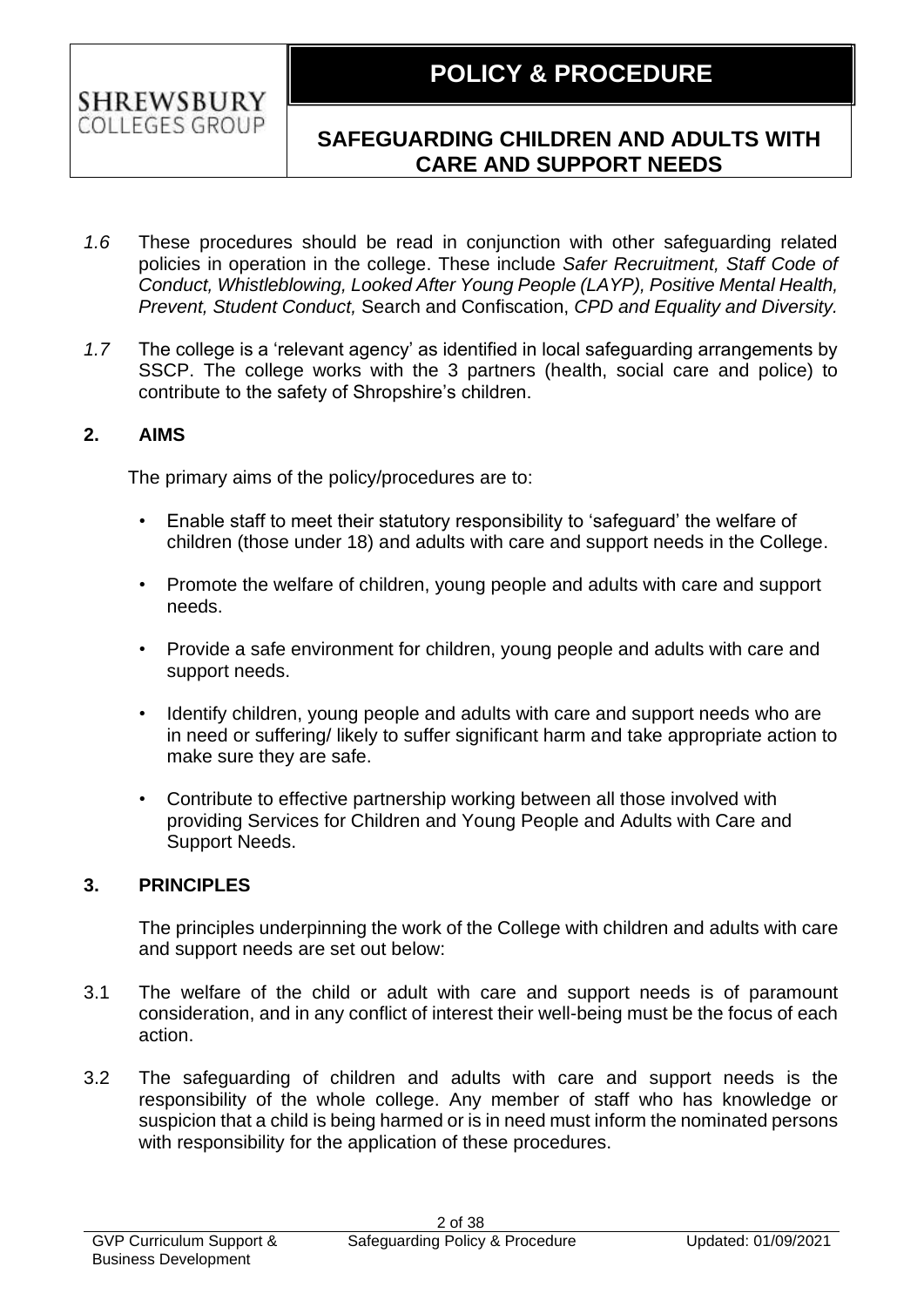- 3.3 All staff working with children and adults with care and support needs should have access to and a clear understanding of the procedures set out in this document.
- 3.4 To enable staff to meet these commitments the College will provide appropriate training. This includes training in child protection for all staff working with children in line with SSCP guidance (refresher training will also be provided every three years minimum) and training in inter-agency procedures for the designated person and their deputies (with refresher training every 2 years).
- 3.5 All members of staff will receive guidance on college procedures on safeguarding during their induction and will be asked to read Part 1 and/or Annex A of Keeping Children Safe in Education (2021). They will also be familiarised with the staff Code of Conduct. Staff will receive regular safeguarding updates via CPD and the 'In The Loop' college newsletter with reminders of aspects of these procedures and updates on contemporary safeguarding issues. Additional reminders will be provided through the weekly Staff Briefing and issue specific briefings as appropriate.
- 3.6 All staff employed by the college will be undergo pre-employment checks as stipulated in Keeping Children Safe in Education (2021). For more detail see Safer Recruitment **Policy**
- 3.7 The College is committed to the maintenance of proper written records of any child protection or adult safeguarding matter dealt with under these procedures and these will be recorded on the electronic safeguarding system following the stipulations set out in Keeping Children Safe in Education (2021).
- 3.8 The College will work actively in partnership with SSCP. The College will keep a record of safeguarding CPD and staff training.

**Though every attempt has been made to provide a comprehensive set of procedures it is impossible to cater for every eventuality. As such any concern over the welfare or safety of children should be reported to a designated person.**

**Where emergency medical help is needed DO NOT DELAY – contact a first aider in college or alternatively arrange for the person to be taken to hospital.**

### **4. STAFF RESPONSIBLE FOR SAFEGUARDING**

4.1 Overall responsibility for child protection matters is held by Catherine Armstrong (Group Vice Principal: Curriculum Support and Business Development) who is the 'designated senior person' in terms of child and adult safeguarding matters at Shrewsbury Colleges Group at Senior Management level. She also acts as the Senior Mental Health Lead for the organisation

This role entails the following responsibilities:

• Reviewing the Safeguarding Policy annually and that procedures and implementation are reviewed regularly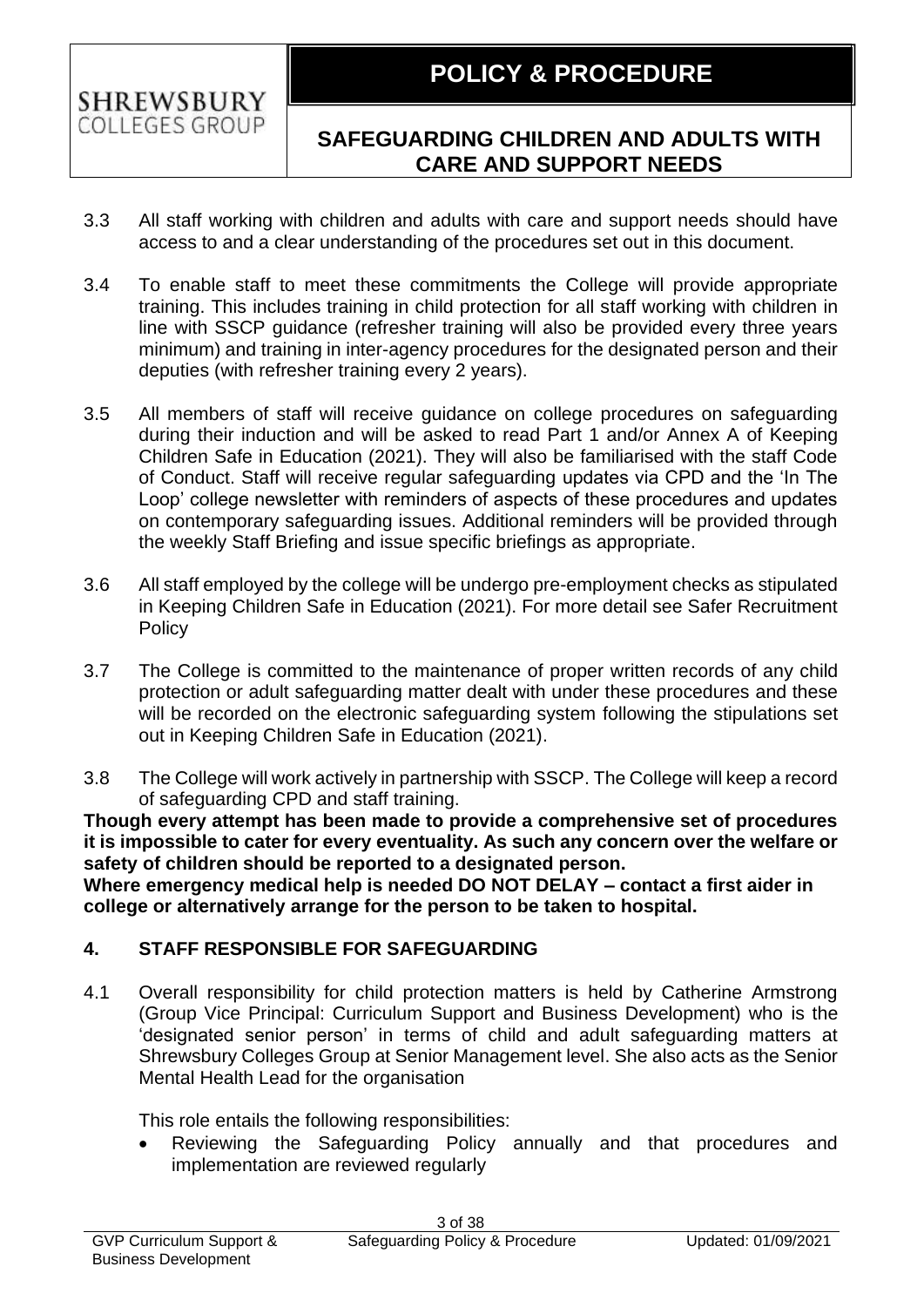- Ensuring that the Safeguarding Policy is available publicly and that parents are aware of the responsibilities of the College
- Overseeing the referral of cases of suspected abuse or allegations to social care services.
- Supporting staff who make referrals to social care services
- Undertaking Prevent Awareness Training

- Referring cases to the Channel programme where there is a radicalisation concern
- Supporting staff in making referrals to the Channel programme
- Working with others in college and LADO on cases where Child Protection concerns involve a staff member.
- Referring to the DBS when a person leaves the employment of the College or is dismissed due to risk/harm to a child.
- Referring to the police in cases where a crime may have been committed
- Providing advice and support to other staff on issues relating to child protection and the protection of adults with care and support needs
- Informing Governors of safeguarding developments and overview of policy and cases.
- Maintaining detailed, accurate, secure written records of concerns and referrals (even where that concern does not lead to a referral). This includes details of any follow up and resolution.
- Liaising with, and acting as a point of contact for, the local authority and SSCP and other appropriate agencies in line with Working Together (2018).
- Understanding the nature of strategy meetings, core groups, case conferences and other inter-agency meetings and taking part in these meetings as appropriate.
- Liaising with secondary schools who send pupils to the college to ensure that appropriate arrangements are made for the pupils, including the transfer of any child protection file
- Ensuring the transfer of the child protection file of a student, with such records, who leaves college to join another educational provider (within 5 days of their start date at the new provider).
- Ensuring up to date knowledge by attending additional training and meetings
- Attending Designated Lead Training at least every 2 years
- Ensuring that staff receive basic training in child protection issues and are aware of the College's safeguarding policy and procedures.
- Keeping the Principal updated on child protection issues in the SSCP (particularly Section 47 or police investigations).
- Understanding processes for early help and associated assessments.
- Being alert to the specific needs of children with SEN, children in need, young carers, children in care and care leavers.
- Ensuring that there are appropriate procedures and guidance to assist staff in identifying students vulnerable to radicalisation and following statutory guidance in this area (The Prevent Duty)
- Acting as the Senior Mental Health Lead where safeguarding concerns are linked to mental health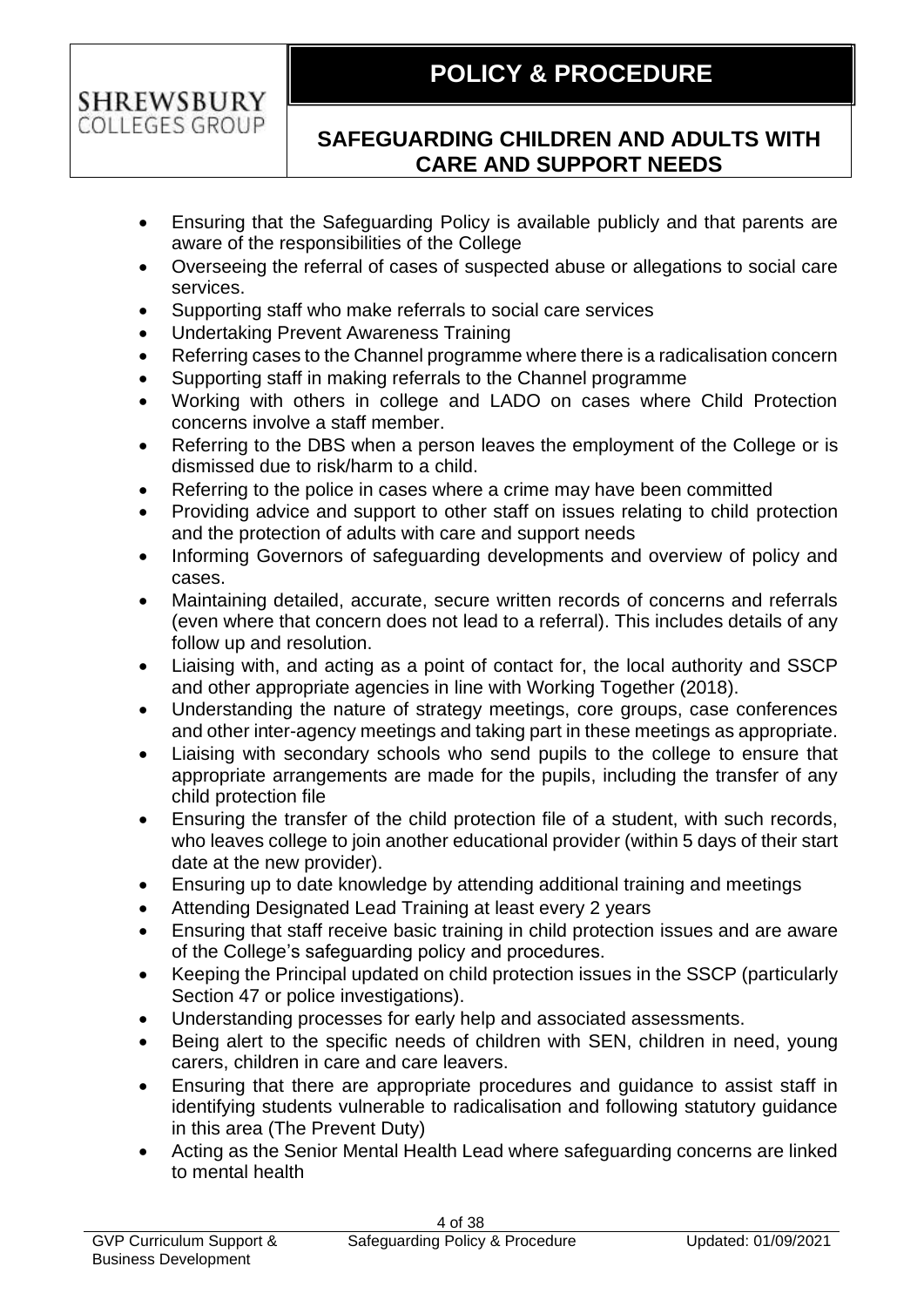- Promoting supportive engagement with parents and/or carers in safeguarding and promoting the welfare of children.
- Taking lead responsibility for promoting the educational outcomes for children in need. Specifically, this involves being aware who the cohort of students with a social worker are, monitoring their progress and supporting staff in college so that these students can reach their potential. This includes ensuring that staff working with the student are informed of this status as appropriate.
- Ensuring that the College has appropriate mechanisms for the identification and referral of cases of child sexual exploitation, child criminal exploitation, female genital mutilation, self-harm, suicide and neglect.
- Ensuring that safeguarding issues and education are promoted through awareness raising and sessions in the tutorial programme.
- Ensuring that the College meets the requirements of SSCP with regard to auditing of child protection and safeguarding practice.
- Encouraging a culture, among all staff, of listening to children/ adults with care and support needs and taking account of their wishes and feelings in any measures the college may put in place to protect them.
- Understanding the importance of information sharing within college and to outside partners as well as relevant data protection legislation and regulations, especially the Data Protection Act 2018 and the General Data Protection Regulation.
- Understanding the risks associated with online safety and having the relevant knowledge and capability to keep children safe when online in college
- Recognising additional risks that SEND students face online (around bullying, grooming and radicalisation) and having the capability to support these children to stay safe online
- 4.1 The designated senior member of staff will provide an annual report to the governing body of the College setting out how the college has discharged its duties and is responsible for reporting deficiencies in procedure or policy identified by the SSCP (or others) to the governing body at the earliest opportunity.
- 4.2 The designated senior member of staff will be supported by:

Steve McAlinden (Curriculum Support Director) – Lead Safeguarding Officer Dulcie Knifton (Curriculum Support Team Leader)– Deputy Safeguarding Officer Sue Croxon (Safeguarding Manager and Designated Teacher for Looked After Children)– Deputy Safeguarding Officer

These individuals will ensure best safeguarding practice by:

- Reporting to the senior member of staff with lead responsibility.
- Making appropriate referrals.
- Being available to provide advice and support to other staff on issues relating to child protection.
- Having a particular responsibility to be available to listen to children and young people studying at the college.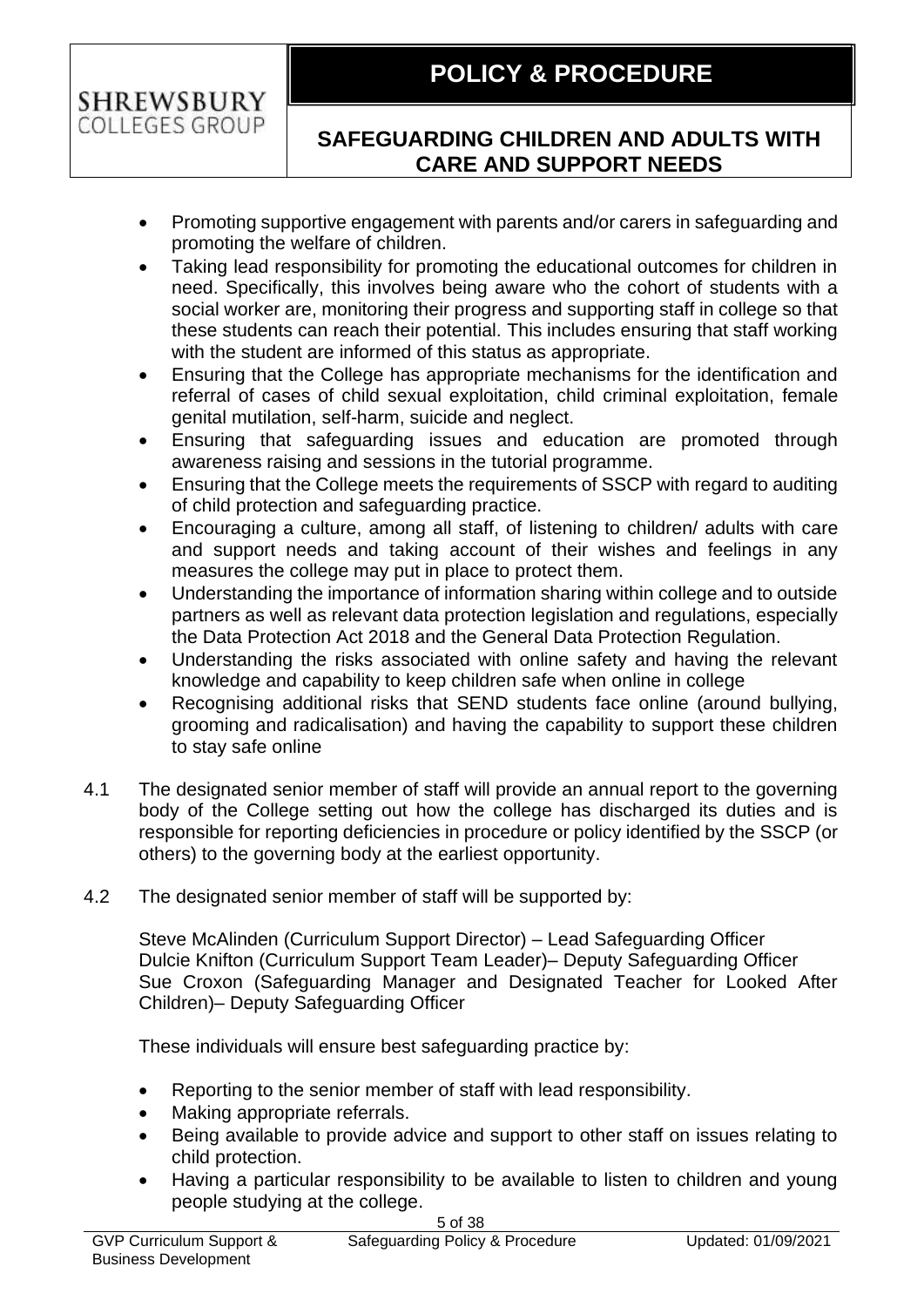- Dealing with individual cases, including attending case conferences and review meetings as appropriate.
- Having received training in child protection issues and inter-agency working, as required by the SSCP, and will receive refresher training at least every 2 years
- 4.3 **All concerns regarding child protection matters should be reported immediately to the designated person at the appropriate Campus.** 
	- **Dulcie Knifton at English or Welsh Bridge Campus on (01743) 235491 ext. 309/4215 or 07970 168945.**
	- **Sue Croxon at London Road Campus (01743 342345/ 07792 147376).**
	- **If it is not possible to contact the appropriate lead person above then call Steve McAlinden on 07970 168953.**

**These Designated Safeguarding Leads will be responsible for determining such action as is necessary under the Safeguarding procedures contained within this document.** 

**The wider Safeguarding Team details are on posters displayed around each Campus.**

- **Students are made aware via the posters and other updates that they can report concerns to any member of staff or directly to the Safeguarding Team via the contact details on posters, in person at a safeguarding office, via reception or on the email [pleasehelp@shrewsbury.ac.uk](mailto:pleasehelp@shrewsbury.ac.uk)**
- 4.4 There is also a designated member of the board of governors with responsibility for child protection and safeguarding issues. The designated member of the governing body with responsibility for child protection issues is Joanne Sharrock.

The designated governor is responsible for liaising with the Principal and designated senior person over matters regarding child protection, including:

- Ensuring that the College has procedures and policies which are consistent with the Local Safeguarding Community Partnership's procedures.
- Ensuring that the governing body considers the College policy on child protection and protection of adults with care and support needs each year.
- Ensuring that each year the governing body is informed of how the College and its staff have complied with the policy, including but not limited to a report on the training that staff have undertaken.
- 4.5 The Chair of Governors is responsible for overseeing the liaison between relevant agencies and the Local Authority in connection with allegations against the Principal/ CEO of the College. This will not involve undertaking any form of investigation but will ensure good communication between the parties and provide information to assist enquiries.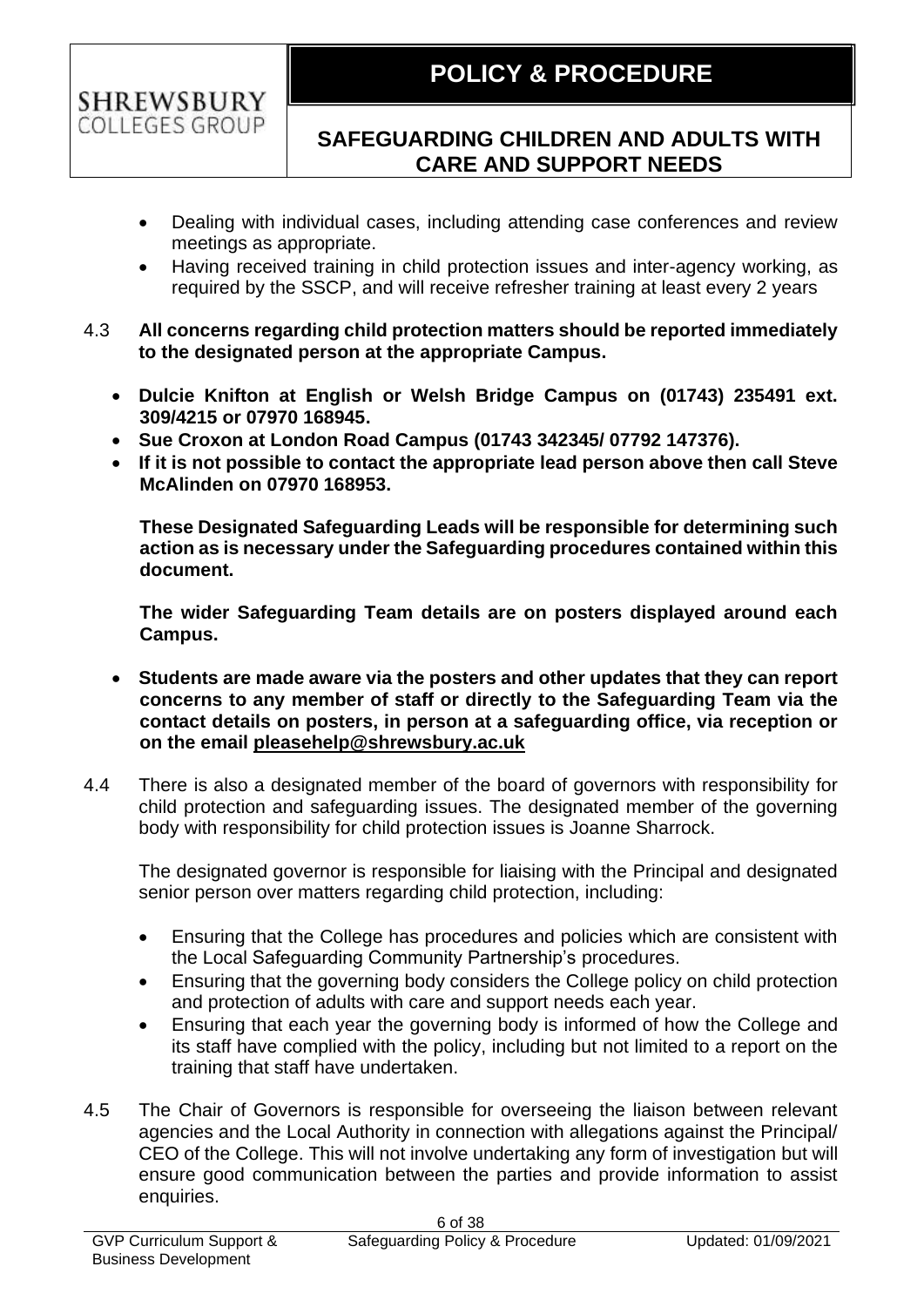To assist in these duties, the Chair of Governors will receive appropriate training.

4.6 The College Vice- Principal Curriculum Support and Business Development must make contact with the designated officer at the Local Authority if there is an allegation of abuse against a member of staff.

### **5. DEFINITIONS AND RECOGNITION OF CHILD ABUSE**

- 5.1 It is commonly accepted that teachers and other staff in education spend so much time in contact with young people and adults with care and support needs that they are in a unique position to discern whether a student is a victim of abuse. However, it is important to know what this abuse is and how it can be picked up on.
- 5.2 The four principal categories of harm suffered by children are set out in Working Together to Safeguard Children 2018 and Keeping Children Safe in Education 2021. These are used to assist those responsible for the welfare and protection of children to understand and recognise the symptoms of abuse.
- 5.3 The diagnosis of abuse is difficult, even for experts. It is NOT the role of college staff to define or attempt to diagnose whether a child has suffered abuse within certain categories. An understanding of the categories is, however, important to enable staff to recognise symptoms of abuse.
	- **Physical abuse**:a form of abuse which may involve hitting, shaking, throwing, poisoning, burning or scalding, drowning, suffocating or otherwise causing physical harm to a child. Physical harm may also be caused when a parent or carer fabricates the symptoms of, or deliberately induces, illness in a child.
	- **Sexual abuse**: involves forcing or enticing a child or young person to take part in sexual activities, not necessarily involving violence, whether or not the child is aware of what is happening. The activities may involve physical contact, including assault by penetration (for example rape or oral sex) or non-penetrative acts such as masturbation, kissing, rubbing and touching outside of clothing. They may also include non-contact activities, such as involving children in looking at, or in the production of, sexual images, watching sexual activities, encouraging children to behave in sexually inappropriate ways, or grooming a child in preparation for abuse (including via the internet). Sexual abuse can take place online, and technology can be used to facilitate offline abuse. Sexual abuse is not solely perpetrated by adult males. Women can also commit acts of sexual abuse, as can other children. **Sexual abuse by other children in college is part of peer on peer abuse and is specifically referred to later in this policy.**
	- **Neglect**: the persistent failure to meet a child's basic physical and/or psychological needs, likely to result in the serious impairment of the child's health or development. Neglect may occur during pregnancy as a result of maternal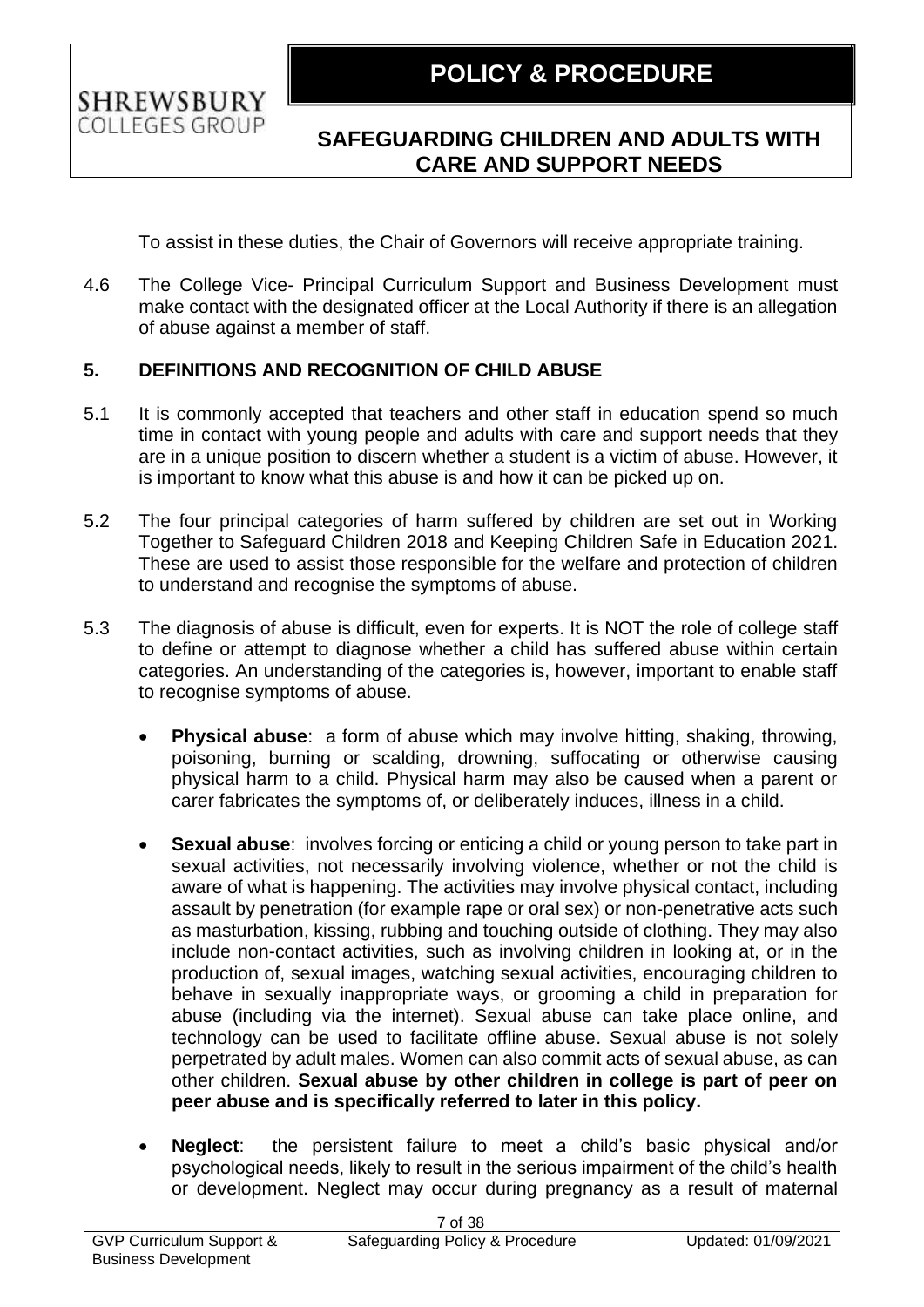substance abuse. Once a child is born, neglect may involve a parent or carer failing to: provide adequate food, clothing and shelter (including exclusion from home or abandonment); protect a child from physical and emotional harm or danger; ensure adequate supervision (including the use of inadequate caregivers); or ensure access to appropriate medical care or treatment. It may also include neglect of, or unresponsiveness to, a child's basic emotional needs.

• **Emotional abuse**: the persistent emotional maltreatment of a child such as to cause severe and adverse effects on the child's emotional development. It may involve conveying to a child that they are worthless or unloved, inadequate, or valued only insofar as they meet the needs of another person. It may include not giving the child opportunities to express their views, deliberately silencing them or 'making fun' of what they say or how they communicate. It may feature age or developmentally inappropriate expectations being imposed on children. These may include interactions that are beyond a child's developmental capability as well as overprotection and limitation of exploration and learning, or preventing the child participating in normal social interaction. It may involve seeing or hearing the illtreatment of another. It may involve serious bullying (including cyberbullying), causing children frequently to feel frightened or in danger, or the exploitation or corruption of children. Some level of emotional abuse is involved in all types of maltreatment of a child, although it may occur alone.

### 5.4 Other Specific Safeguarding Issues

### **Mental Health**

**SHREWSBURY** COLLEGES GROUP

Mental health problems may be an indication that a child is at risk of or has been a victim of abuse, neglect or exploitation. Staff in college are in a good position to be able to share with the safeguarding team when a student's behaviour suggests that they may be suffering, or at risk of suffering, a mental health problem. When a student has suffered from trauma or adverse childhood experiences (ACEs). This can impact on a person's mental health later in life. The college's CPD programme provides opportunities for staff to develop knowledge of indicators of poor mental health and the impact that ACEs can have on children's mental health, behaviour and education.

There is often a link between mental health and safeguarding concerns such as self-harm and suicidal thoughts. If a member of staff receives a disclosure of self- harm, suicidal thoughts or other issues that may lead to significant harm they must report to a designated safeguarding lead without delay. The designated lead will oversee that the SSCP care pathway is followed, that safety is assured and this will usually involve sharing information with parents/ carers as the person with parental responsibility when the student is under 18 years old. See [http://westmidlands.procedures.org.uk/local](http://westmidlands.procedures.org.uk/local-content/ykjN/suicide-prevention/?b=Shropshire)[content/ykjN/suicide-prevention/?b=Shropshire](http://westmidlands.procedures.org.uk/local-content/ykjN/suicide-prevention/?b=Shropshire) if you would like to refer to the Shropshire protocols.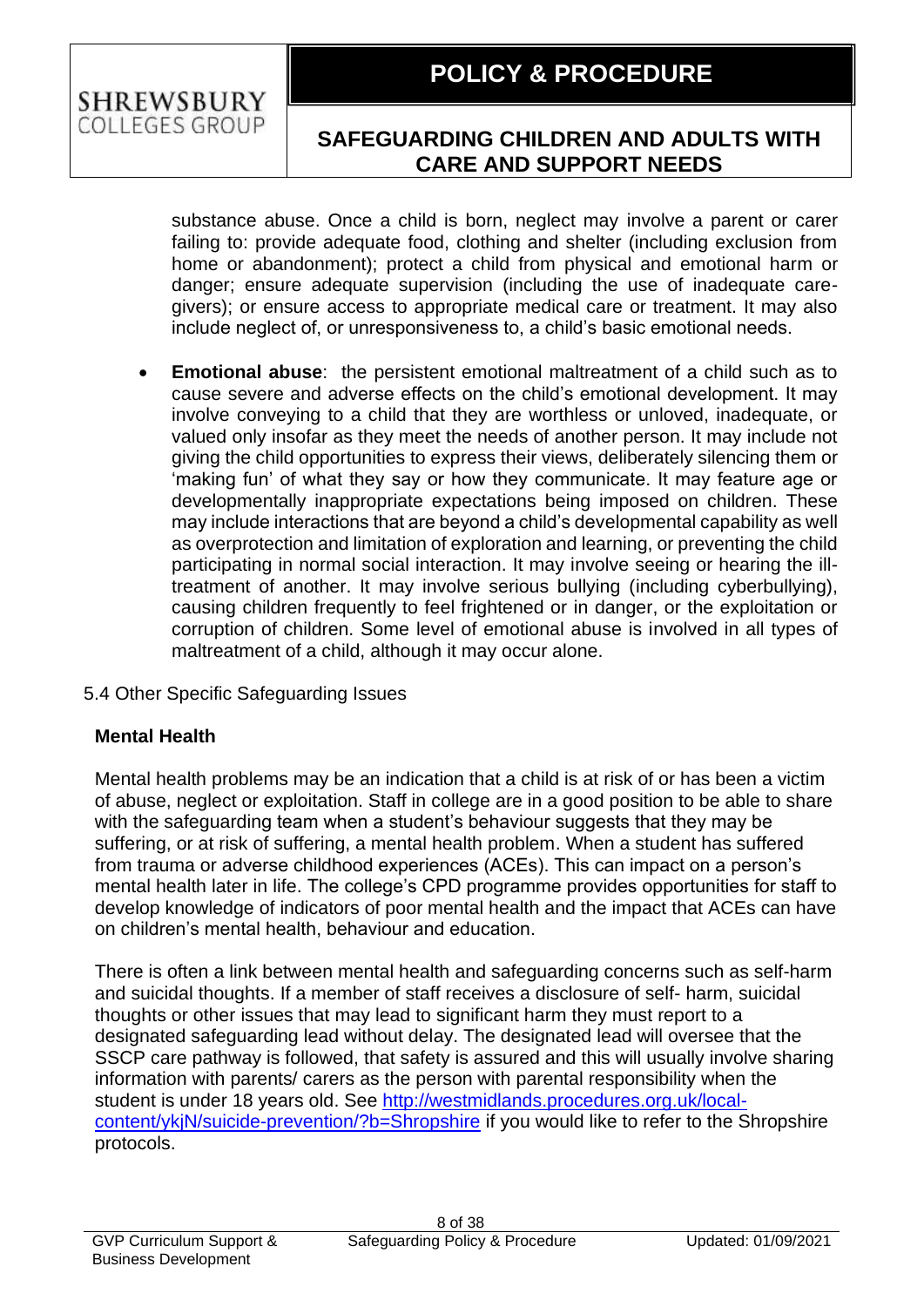The college operates an Emotional Health and Well-Being (EHWB) service, and underpinning strategy that seeks to support students of all ages with mental health concerns. The EHWB team works with the designated safeguarding leads to ensure that where there is a link between mental health and safeguarding, students are appropriately supported. Students can self-refer to the EHWB service via the college website <https://www.scg.ac.uk/students/emotional-health-wellbeing>

#### **Peer on Peer Abuse**

**SHREWSBURY** COLLEGES GROUP

> All staff should be aware that safeguarding issues can manifest themselves via peer on peer abuse. This can happen in and out of college and online and is most likely to include, but may not be limited to:

- **bullying**, including cyberbullying, prejudice based and discriminatory types (follow the Anti-Bullying policy in these cases)
- relationships abuse in intimate relationships between peers
- **physical abuse** such as hitting, kicking, shaking, biting, hair pulling, or otherwise causing physical harm (in most cases the Student Conduct Policy will be followed in first instance where victim and perpetrator are both college students – this should not preclude use of safeguarding procedures as deemed appropriate)
- **sexual violence** such as rape, assault by penetration or sexual assault (this may include an online element which facilitates, threatens and/or encourages physical abuse)
- sexual harassment such as sexual comments, remarks, jokes and online sexual harassment
- **upskirting** which typically involves taking a picture under a person's clothing without their position, with the intention of viewing their genitals or buttocks to gain sexual gratification, or cause the victim humiliation, distress or alarm
- **consensual or non-consensual sharing of nude/ semi-nude images or videos** also known as **youth produced sexual imagery or sexting**: and
- initiation/ hazing type violence and rituals (where a person is abused as a way of initiation into a group)

**All instances of suspected peer on peer abuse must be reported to a designated safeguarding lead. In a case of bullying this is in addition to following the antibullying policy. The college promotes a policy of zero tolerance towards peer on peer abuse (including sexual harassment) and takes all disclosures seriously.** 

**Students are made aware via posters and other updates that they can report concerns to any member of staff or directly to the Safeguarding Team via the contact details on posters, in person at a safeguarding office, via reception or on the email [pleasehelp@shrewsbury.ac.uk](mailto:pleasehelp@shrewsbury.ac.uk)**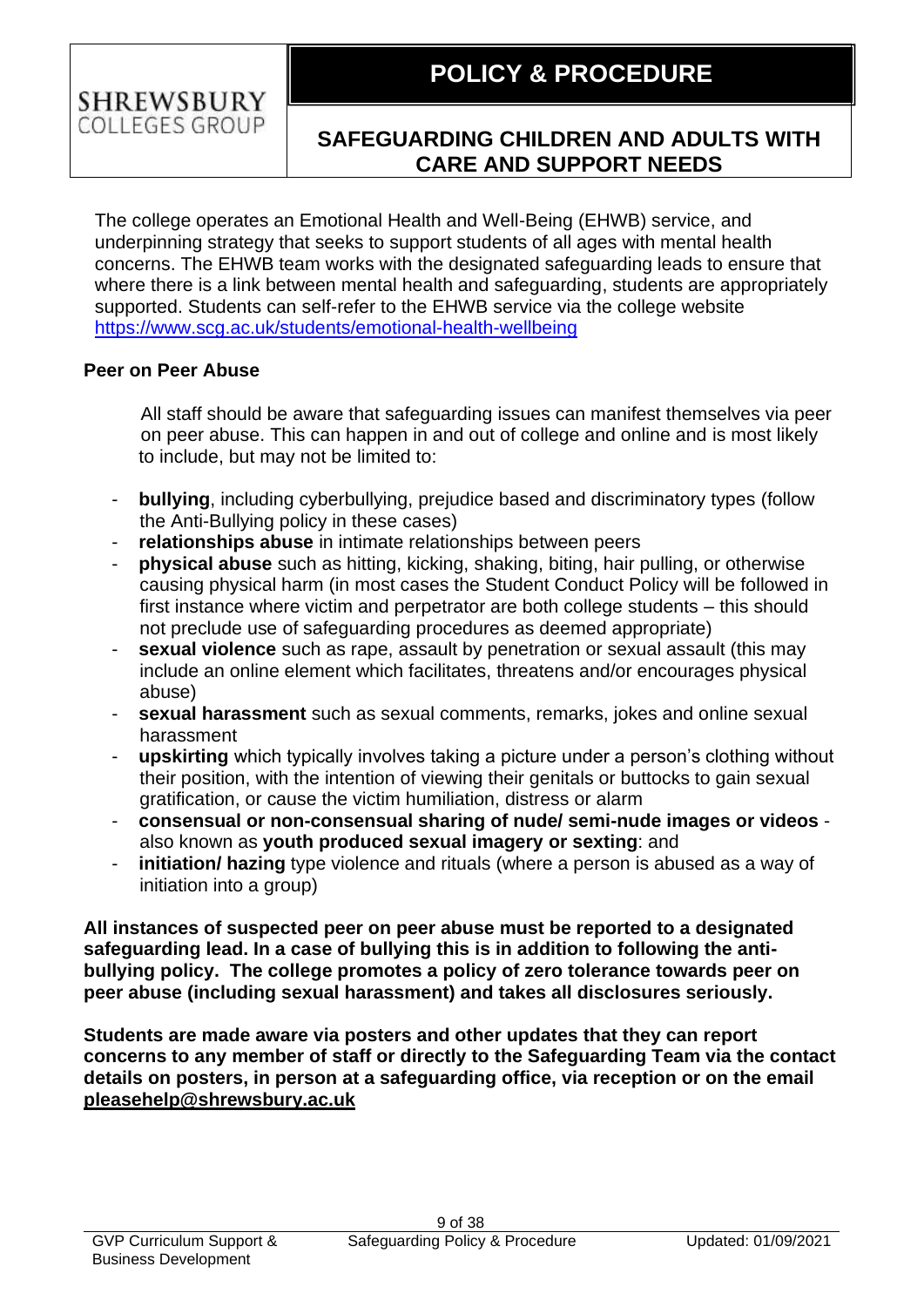#### **Female Genital Mutilation**

**SHREWSBURY** COLLEGES GROUP

> Female Genital Mutilation (FGM) comprises all procedures involving partial or total removal of the external female genitalia or other injury to the female genital organs. It is illegal in the UK and a form of child abuse with long lasting consequences. More detail on this form of abuse can be found in the [FGM Fact](https://www.gov.uk/government/uploads/system/uploads/attachment_data/file/482799/6_1587_HO_MT_Updates_to_the_FGM_The_Facts_WEB.pdf) Sheet. There is a specific statutory reporting duty regarding FGM. Instructions for the reporting of FGM are found in section 6 of this guidance.

#### **Youth Violence and Gang Involvement**

The college has a responsibility to contribute to multi agency work to prevent serious youth violence and gang involvement. All staff should be aware of indicators, which may signal that children are at risk from, or are involved with serious violent crime. These may include increased absence from school, a change in friendships or relationships with older individuals or groups, a significant decline in performance, signs of self-harm or a significant change in wellbeing, or signs of assault or unexplained injuries. Unexplained gifts or new possessions could also indicate that children have been approached by, or are involved with, individuals associated with criminal networks or gangs. The College will work with the local Youth Offending Service and the SSCP to understand the local situation and risks. This will inform the work undertaken to educate and support students to reduce the risks, through measures such as Tutorial sessions on conflict resolution, the laws around knife crime and 'joint enterprise'. The search and confiscation policy will be used as appropriate where intelligence informs us that students may be in possession of items that may be linked to youth violence and gang involvement. Appropriate support and interventions will be put in place where a risk of involvement in gangs or youth violence is identified.

### **Child Sexual Exploitation (CSE) and Child Criminal Exploitation (CCE)**

Both CSE and CCE are forms of abuse and both occur where an individual or group takes advantage of an imbalance in power to coerce, manipulate or deceive a child into sexual or criminal activity. Whilst age may be the most obvious, this power imbalance can also be due to a range of other factors including gender, sexual identity, cognitive ability, physical strength, status, and access to economic or other resources. In some cases, the abuse will be in exchange for something the victim needs or wants and/or will be to the financial benefit or other advantage (such as increased status) of the perpetrator or facilitator. The abuse can be perpetrated by individuals or groups, males or females, and children or adults. The abuse can be a one-off occurrence or a series of incidents over time, and range from opportunistic to complex organised abuse. It can involve force and/or enticement-based methods of compliance and may, or may not, be accompanied by violence or threats of violence. Victims can be exploited even when activity appears consensual and it should be noted exploitation as well as being physical can be facilitated and/or take place online. There are links between CCE/ CSE and Trafficking. Where it is thought that a child has been trafficked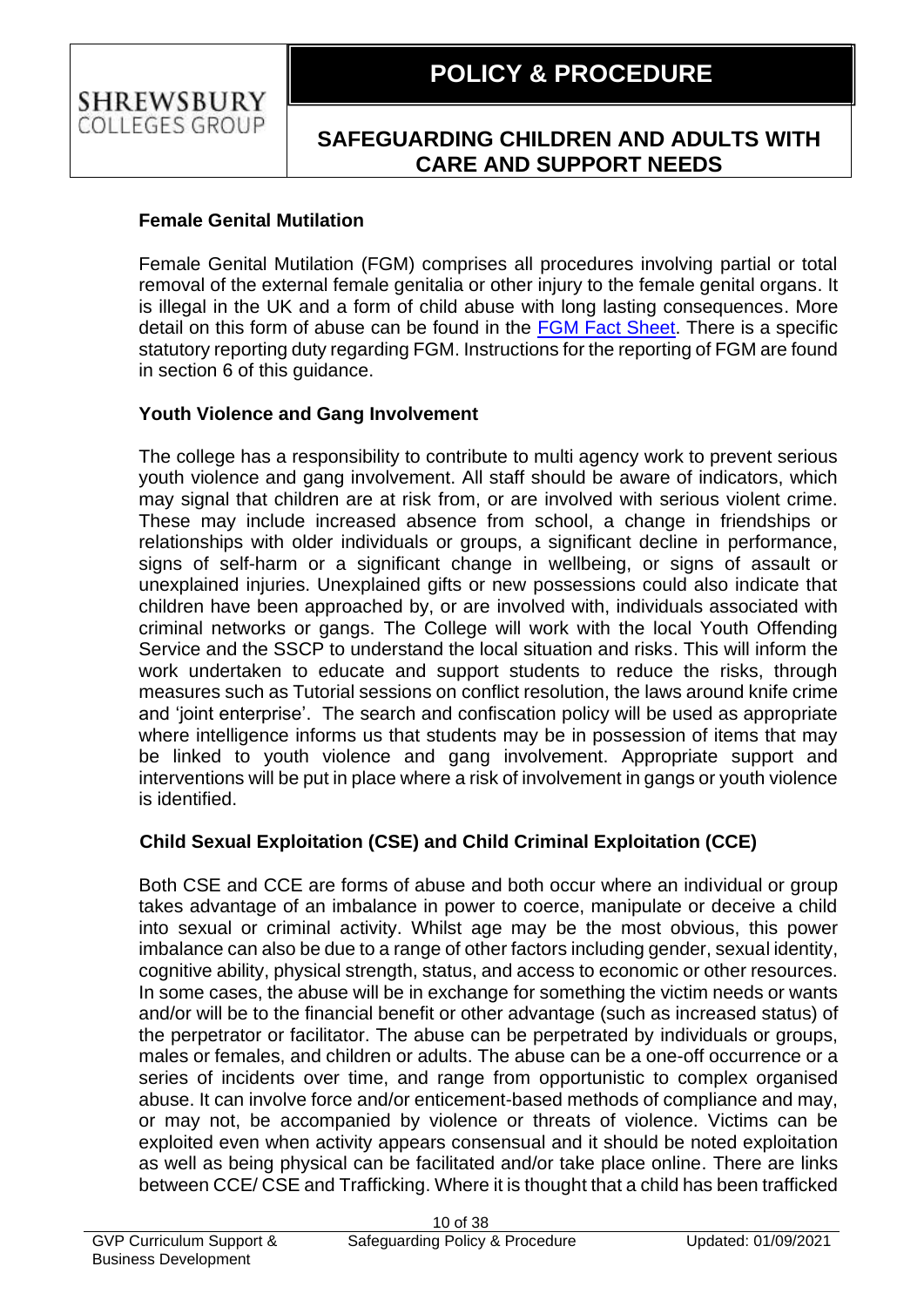(including within the UK or even local area) to be criminally or sexually exploited a designated safeguarding lead should make a referral to the National Referral Mechanism for trafficking (NRM) as well as to social care locally.

The exploitation that takes place within the County Lines phenomenon also comes under the banner of CCE. County lines is a term used to describe gangs and organised criminal networks involved in exporting illegal drugs (primarily crack cocaine and heroin) into one or more importing areas [within the UK], using dedicated mobile phone lines or other form of "deal line".

Exploitation is an integral part of the county lines offending model with children and vulnerable adults exploited to move [and store] drugs and money. Offenders will often use coercion, intimidation, violence (including sexual violence) and weapons to ensure compliance of victims. Children can be targeted and recruited into county lines in a number of locations including schools, further and higher educational institutions, pupil referral units, special educational needs schools, children's homes and care homes. Children are often recruited to move drugs and money between locations and are known to be exposed to techniques such as 'plugging', where drugs are concealed internally to avoid detection. Children can easily become trapped by this type of exploitation as county lines gangs create drug debts and can threaten serious violence and kidnap towards victims (and their families) if they attempt to leave the county lines network. When it is suspected that a child of adult with care and support needs is involved in, or vulnerable to becoming involved in, county lines activity the designated safeguarding lead must be informed and a referral to social care made.

### **Preventing Radicalisation**

Radicalisation refers to the process by which a person comes to support terrorism and forms of extremism. The SCG has a specific Prevent policy, risk assessment and action plan surrounding this area of safeguarding and this should be referred to for guidance.

### **Forced Marriage**

**SHREWSBURY** COLLEGES GROUP

> Forcing a person into a marriage is a crime in England or Wales. A forced marriage is one entered into without the full and free consent of one of the parties and where violence, threats or any other form of coercion is used to cause a person to enter into a marriage. Threats can be physical or emotional and psychological. A lack of free and full consent can be where a person does not consent (if they have learning difficulties, for example).

### **Children Missing From Education**

A child going missing from education is a potential indicator of abuse or neglect. Staff should inform the designated safeguarding lead if they are concerned that patterns of absence may indicate issues such as child sexual exploitation, FGM or neglect.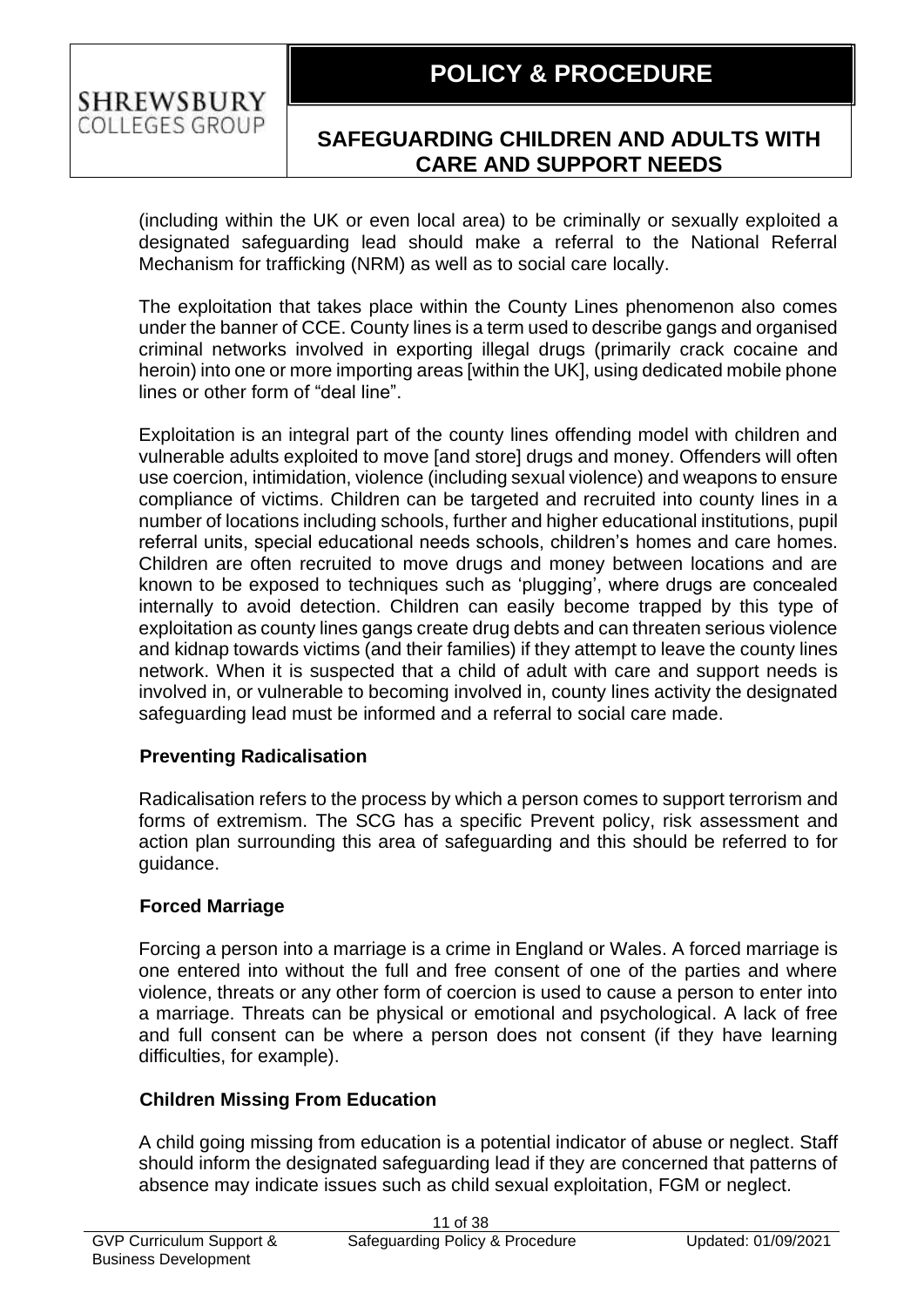Where a child has missed 3 consecutive weeks of lessons and/or attendance is below 50% and there is no known explanation contact will be made with parents or carers (those with parental responsibility) and reassurance of the child's safety will be sought. A safeguarding record under the nature 'Missing Education' will be established and a chronology maintained.

In the exceptional circumstances where 14-16 year old students are enrolled with the college they must work collaboratively with the Local Authority in order to share information about attendance and absences as deemed appropriate. The College should also inform the Local Authority immediately if that child aged 14-16 is removed from roll so that they can fulfil their duty of identifying students of compulsory age that are missing education.

#### **Children at Greater Risk of Harm**

It is recognised that some children are at greater than average risk of harm and so additional mitigations may need to be in place to protect them. As such the college puts in place a personalised risk assessment for all students who are Looked After, Care Leavers or are subject to a Social Work Assessment, Child In Need Plan or Child Protection Plan. In addition a personalised risk assessment is in place for all students with a current Education, Health and Care Plan (EHCP) around their learning but this may also contain mitigations around safeguarding risk. Students with an EHCP are told that they can access support to report concerns around bullying or safeguarding through their allocated Transition and Review Officer.

#### **Domestic Abuse**

**SHREWSBURY** COLLEGES GROUP

> The first ever statutory definition of Domestic Abuse (DA) was introduced in the Domestic Abuse Act (2021). This legislation also recognised the impact of DA on children, as victims in their own right or through seeing, hearing or experiencing the effects of the abuse.

> As of September 2021, the statutory guidance to accompany this definition had not yet been issued. This policy will be updated on publication of this guidance.

> However, the definition is known and we can therefore report as DA the following behaviour where both parties are over 16 and they are 'personally connected'

- Physical abuse
- Emotional abuse
- Economic abuse
- Coercive and controlling behaviours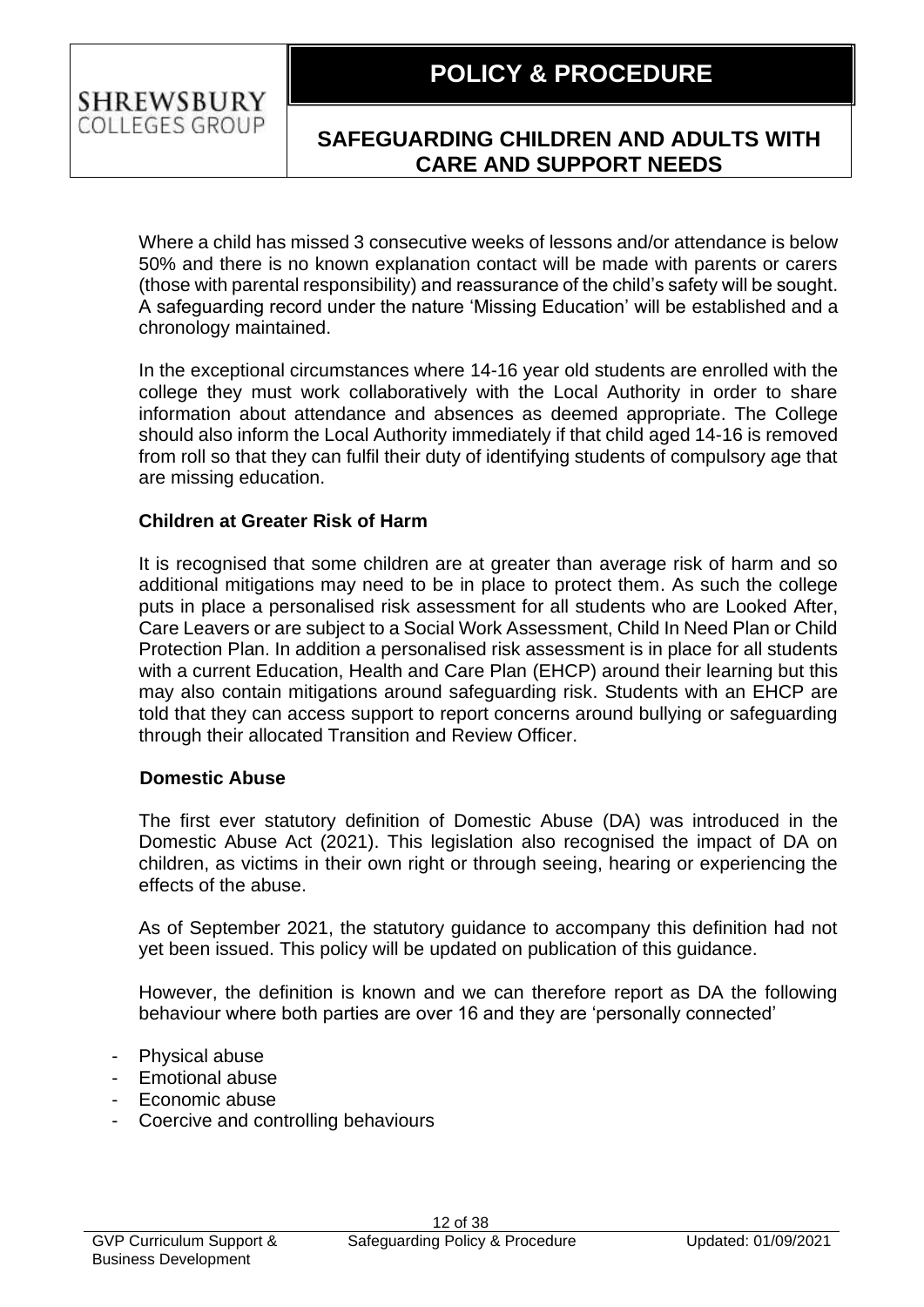Where the above stipulations (types of behaviours and age) we can count the relationships below as being personally connected and therefore meeting the definition of DA

- Ex-partners

**SHREWSBURY** COLLEGES GROUP

- Family members
- Intimate adult partners
- Teenage relationship abuse (16-17)
- Child to parent abuse
- -

**If a disclosure is made that a student (child or vulnerable adult) is a perpetrator or victim of relationship abuse – or if a child is witnessing this type of abuse or its effects at home – this must be reported to a designated safeguarding lead.**

#### **Online Safety**

There is a specific policy outlining the approach of the College to Online Safety as well as the responsibilities of the individuals and groups that make up the college community. This outlines the whole college approach to Online Safety covering the 4 categories of risk around Content, Contact, Conduct and Commerce as stipulated in KCSIE (2021) as well as the College approach to the sharing of nude/semi-nude image involving children (this can also be found in Appendix D of this policy)

The college approach to safeguarding around remote learning can also be found in the Online Safety policy.

#### **Homelessness**

When a member of staff learns that a child's family is at risk of homelessness this should be referred to a designated safeguarding lead who will be able to ensure that the relevant team in the Local Authority is supporting the family. Where a 16 or 17 year old student who no longer lives with parents/ carers is at risk of homelessness this should be reported to a designated safeguarding lead who will be able to make a referral to social care who have a duty to ensure the child is accommodated safely, either with their parents or in alternative accommodation.

#### **Also, but not exclusively, adults with care and support needs could be subject to additional forms of abuse. These include :-**

#### **Financial abuse/ material abuse –**

Includes theft, fraud, exploitation, pressure in connection with Wills or property, or the misappropriation of property or benefits. It also includes the withholding of money or the unauthorised or improper use of a person's money or property, usually to the disadvantage of the person to whom it belongs. Staff borrowing money or objects from a service user would also be considered abuse.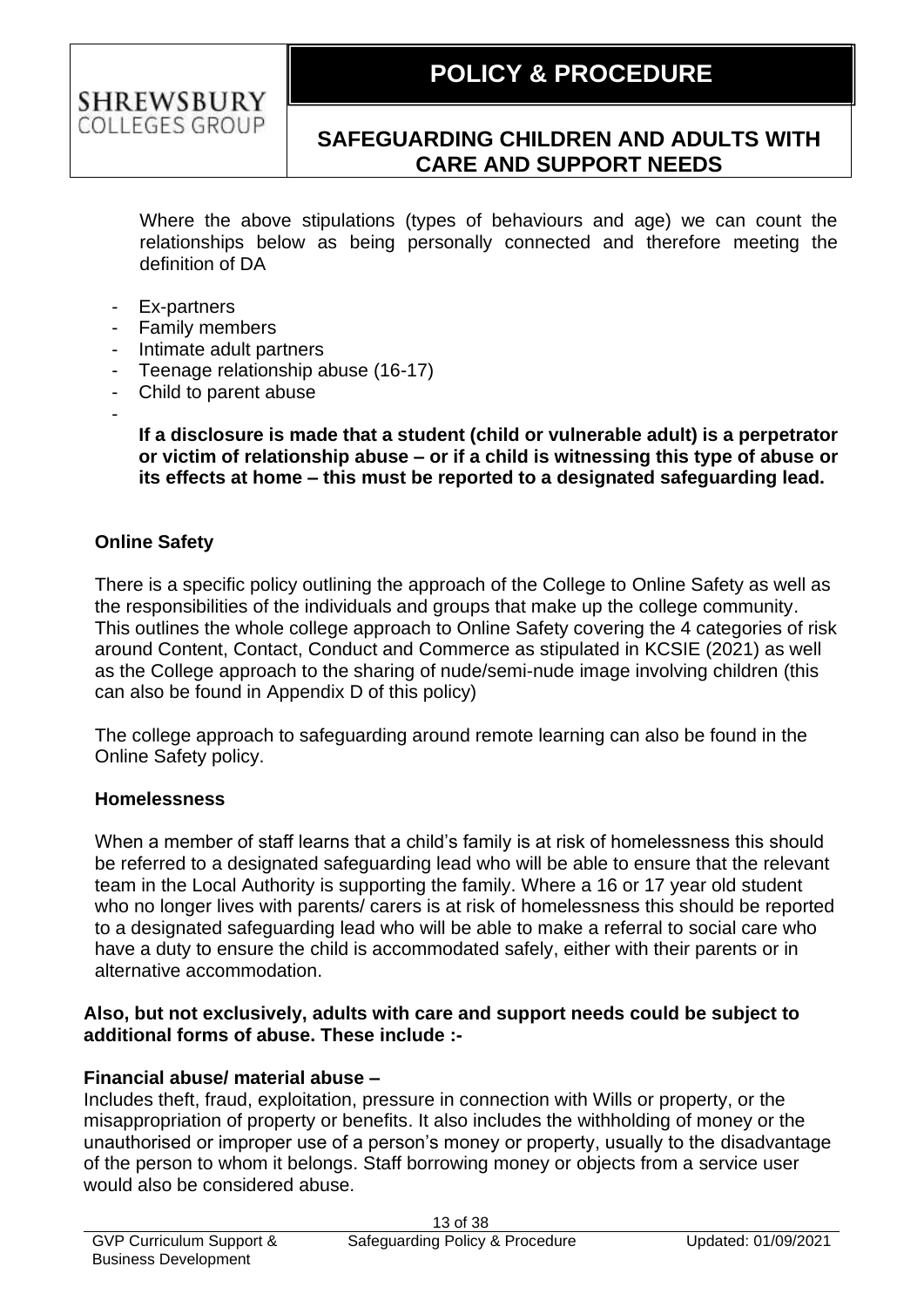#### **Discriminatory abuse –**

**SHREWSBURY** COLLEGES GROUP

Includes racist, sexist, homophobic, ageist comments or jokes or comments and jokes based on a person's disability or any other form of harassment, any of the above forms of abuse with discrimination as a motive, not responding to the dietary needs or not providing appropriate spiritual support. Excluding a person from activities on the basis that they are 'not liked' is also discriminatory abuse.

#### **6. GUIDANCE FOR STAFF**

If you are concerned that a child or vulnerable adult within the College has suffered maltreatment you should follow these guidelines. It doesn't matter how insignificant the concerns may seem.

A general principle of 'it could happen here' should be followed.

**Although child refers legally to people under 18, follow these steps with any student and we will decide who to refer the matter to later.**

#### 6.1 **What to do if you suspect, or are told, that a child or adult with care and support needs is being abused.**

- You should **NOT** investigate the concerns this is the job of the relevant authorities.
- Do **NOT** ask questions (which may prejudice any subsequent enquiry) or examine the child for any sign of injury.
- **LISTEN CAREFULLY** to what you are being told and don't pass any kind of judgement on any of the information that you are being given.
	- Carefully record **IN WRITING** what the child has told you, or what has been observed, as soon as possible. Sign and date this disclosure and pass on to Dulcie Knifton at English or Welsh Bridge Campus on (01743) 235491 ext. 309/4215 or 07970 168945, Sue Croxon at London Road Campus on 01743 342345 or 07792 147376. In their absence contact Steve McAlinden on 07970 168953**. You can also contact any college reception who will support you to contact a designated safeguarding lead.**
- **DO NOT PROMISE CONFIDENTIALITY AS THIS CANNOT BE DELIVERED**.
- Do **NOT** contact the child/ adult's parents or carers.
- **IMMEDIATELY CONSULT** Dulcie Knifton at English or Welsh Bridge Campus or Sue Croxon at London Road Campus
- If there is any need for emergency medical treatment **DO NOT DELAY** contact a First Aider.
- If you cannot access a designated person do not delay. Any member of staff can make a referral to Children's Social Care (as outlined in Appendix A)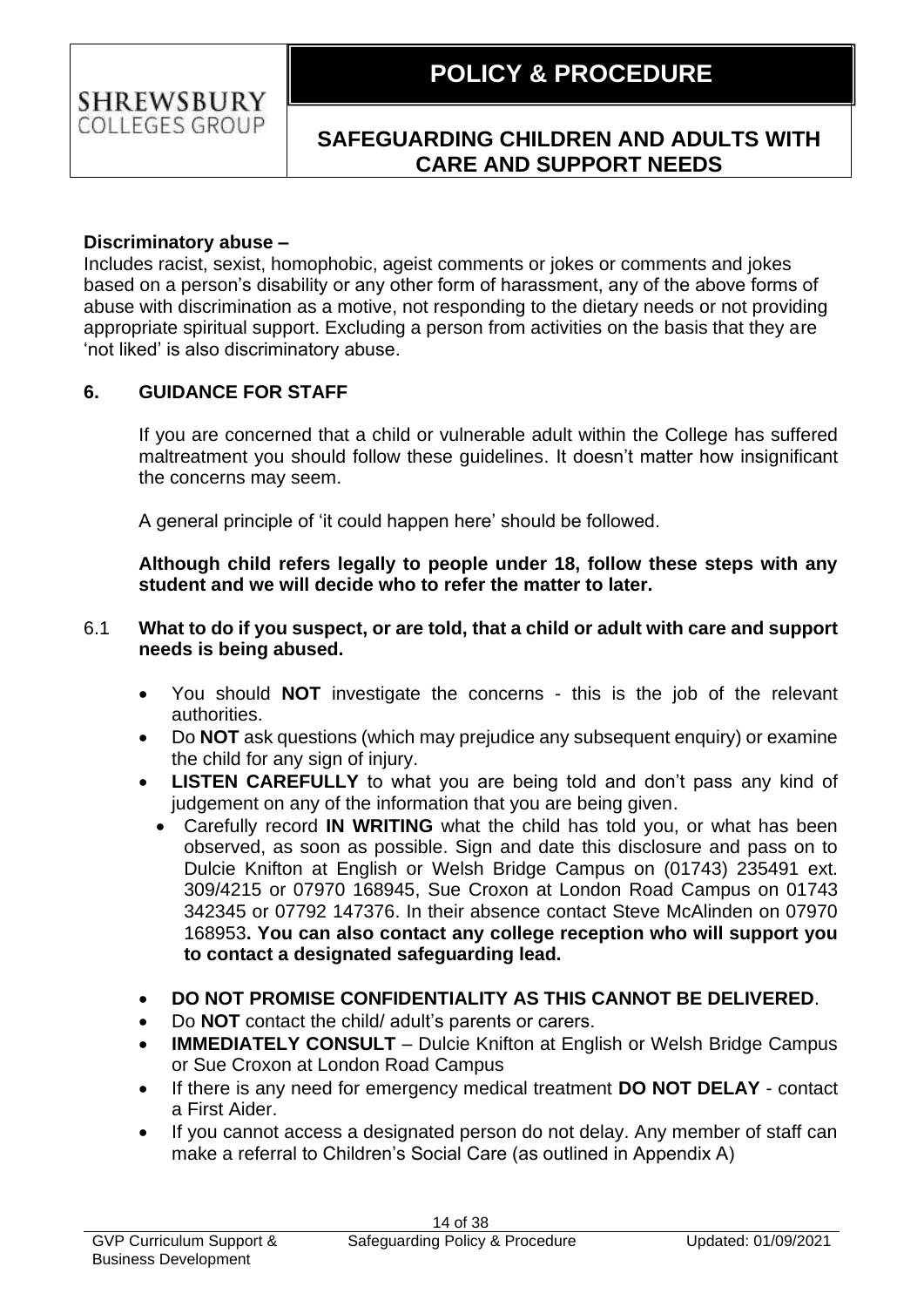# **SHREWSBURY** COLLEGES GROUP

### **SAFEGUARDING CHILDREN AND ADULTS WITH CARE AND SUPPORT NEEDS**

**This procedure also applies if the allegations of abuse are being made against other children.**

### **Female Genital Mutilation (FGM)**

The Serious Crime Act (2015) places a statutory duty on **teachers** to report to the police where they discover (either through disclosure by the victim or visual evidence) that FGM appears to have been carried out on a girl under 18.

If a disclosure of FGM is made (or evidence seen, though this is unlikely as teachers should not look or investigate) and the girl is under 18 at the time of the disclosure –

- The disclosure should be recorded in the usual way
- The disclosures should be shared as soon as possible with the designated safeguarding lead
- The designated safeguarding lead will support the teacher in reporting the disclosure to the police – usually via 101 (**This reporting is the teacher's statutory duty and they will face disciplinary sanctions if it is found that a report to the police is not made following a disclosure)**

A report should be made to the designated safeguarding lead in the event that a safeguarding concern involving FGM comes to light where –

- Risk of FGM is identified, but it has not yet been carried out
- The disclosure does not come directly from the alleged victim
- The victim is no longer under 18 (even if they were when the FGM took place)
- The disclosure is made to a member of staff who is not a teacher

In these cases the designated safeguarding lead will follow local safeguarding procedures and the staff member will not have to contact the police.

### 6.2 **Reporting and dealing with allegations of abuse against members of staff**

The procedures apply to all staff, whether teaching, administrative, management or support, as well as to volunteers. The word 'staff' is used for ease of description

- You should **NOT** investigate the concerns.
- Do **NOT** ask questions (which may prejudice any subsequent enquiry) or examine the child for any sign of injury.
- **LISTEN CAREFULLY** to what you are being told and don't pass any kind of judgement on any of the information that you are being given.
- Carefully record **IN WRITING** what the child has told you, or what has been observed, as soon as possible. Sign and date this disclosure and pass on to Dulcie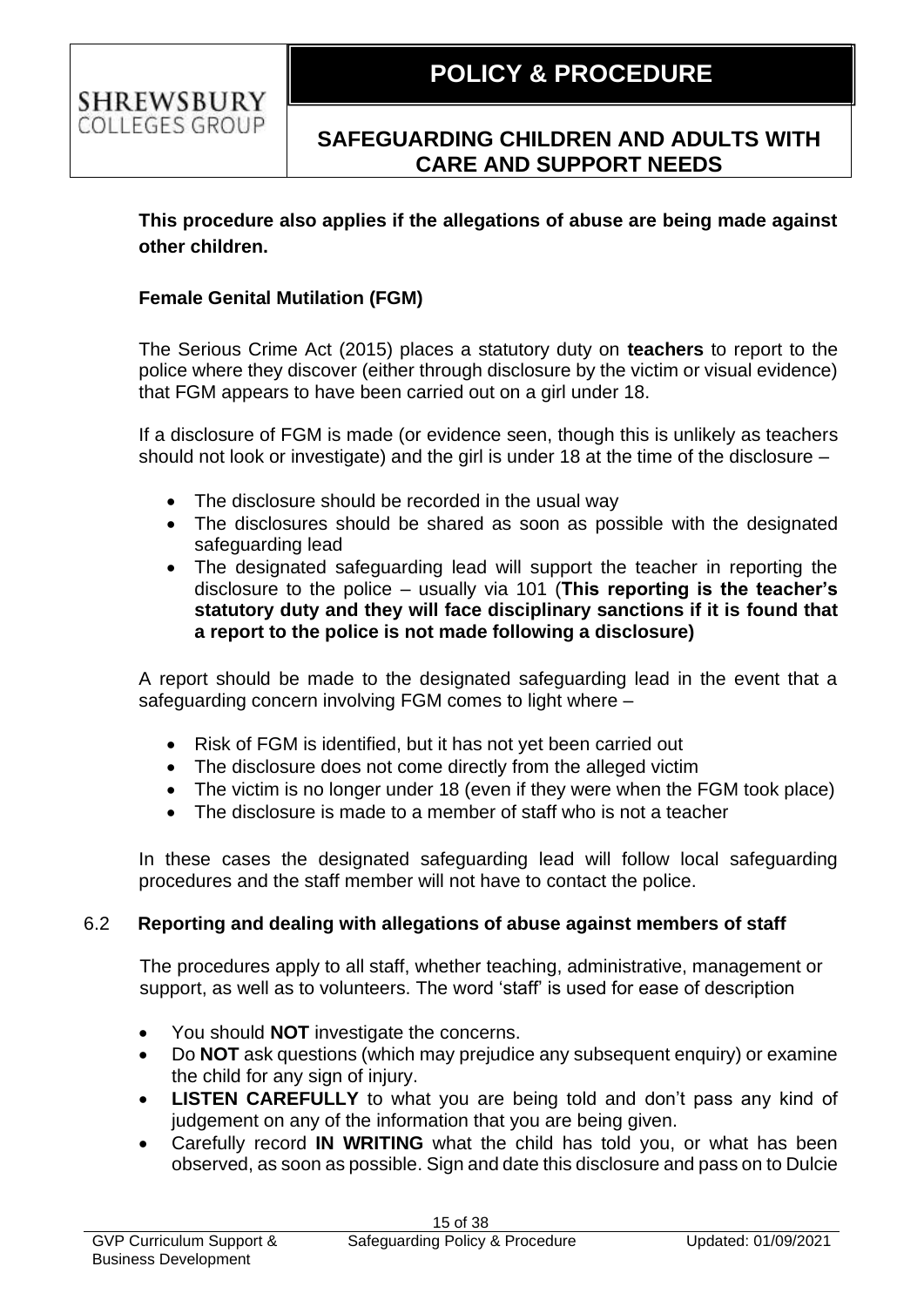Knifton at English or Welsh Bridge Campus or Sue Croxon at London Road Campus.

- **DO NOT PROMISE CONFIDENTIALITY AS THIS CANNOT BE DELIVERED**.
- Do **NOT** contact the child's parents or carers.

**SHREWSBURY** COLLEGES GROUP

- **IMMEDIATELY CONSULT** Dulcie Knifton at English or Welsh Bridge Campus or Sue Croxon at London Road Campus.
- If there is any need for emergency medical treatment **DO NOT DELAY**, contact a First Aider.
- If the allegation is made against the designated person, the Principal must be CONTACTED IMMEDIATELY.
- If you cannot access a designated person do not delay. Any member of staff can make a referral (as outlined in Appendix A).

In cases of allegations of abuse being made against a member of staff, the Staff Disciplinary Procedure will be invoked.

The College Vice Principal (Curriculum Support and Business Development) will work with other designated safeguarding leads as appropriate to follow the Shropshire Safeguarding Community Partnership Guidelines linked below. It is likely that, as part of this process, the Local Authority Designated Officer will be contacted.

[http://westmidlands.procedures.org.uk/ykpzy/statutory-child-protection](http://westmidlands.procedures.org.uk/ykpzy/statutory-child-protection-procedures/allegations-against-staff-or-volunteers)[procedures/allegations-against-staff-or-volunteers](http://westmidlands.procedures.org.uk/ykpzy/statutory-child-protection-procedures/allegations-against-staff-or-volunteers)

Safer recruitment is covered within the SCG's Safer Recruitment Policy

#### 6.3 **What staff should do if they have concerns about safeguarding practices in the College**

All staff and volunteers should feel able to raise concerns about poor or unsafe practice and potential failures in the College's safeguarding regime and that such concerns will be taken seriously by the senior leadership team.

- Staff can raise concerns by contacting the Principal or Vice Principal (Curriculum Support and Business Development) or emailing [safeguarding@shrewsbury.ac.uk](mailto:safeguarding@shrewsbury.ac.uk)
- Staff can also raise concerns via the Whistleblowing Policy
- Where a staff member feels unable to raise an issue with the College or feels that their genuine concerns are not being addressed, other whistleblowing channels may be open to them:
- General guidance can be found at<https://www.gov.uk/whistleblowing>
- The NSPCC what you can do to report abuse dedicated helpline is available for staff who do not feel able to raise concerns regarding child protection failures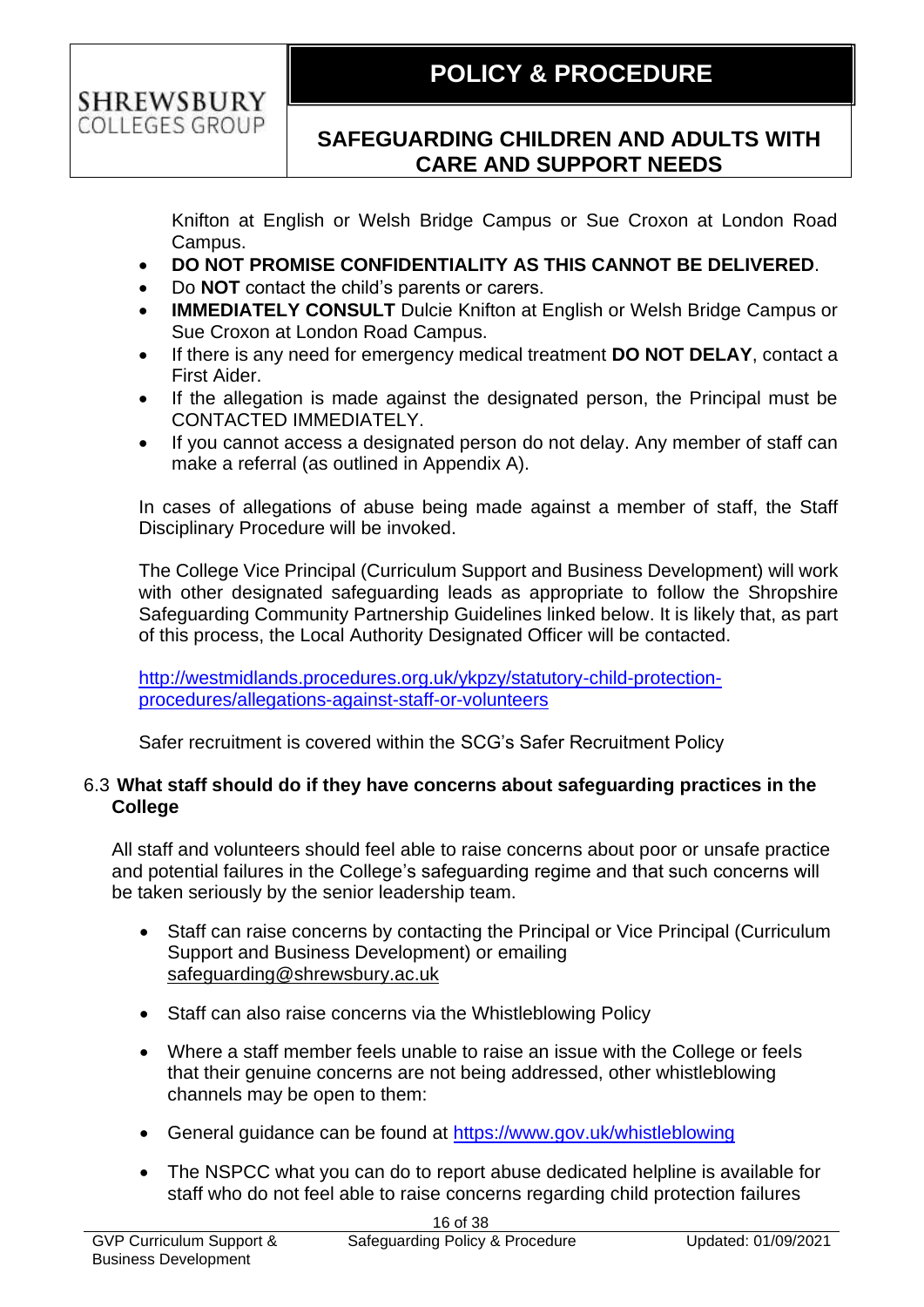

internally. Staff can call: 0800 028 0285 – line is available from 8:00 AM to 8:00 PM, Monday to Friday and Email: [help@nspcc.org.uk.](mailto:help@nspcc.org.uk)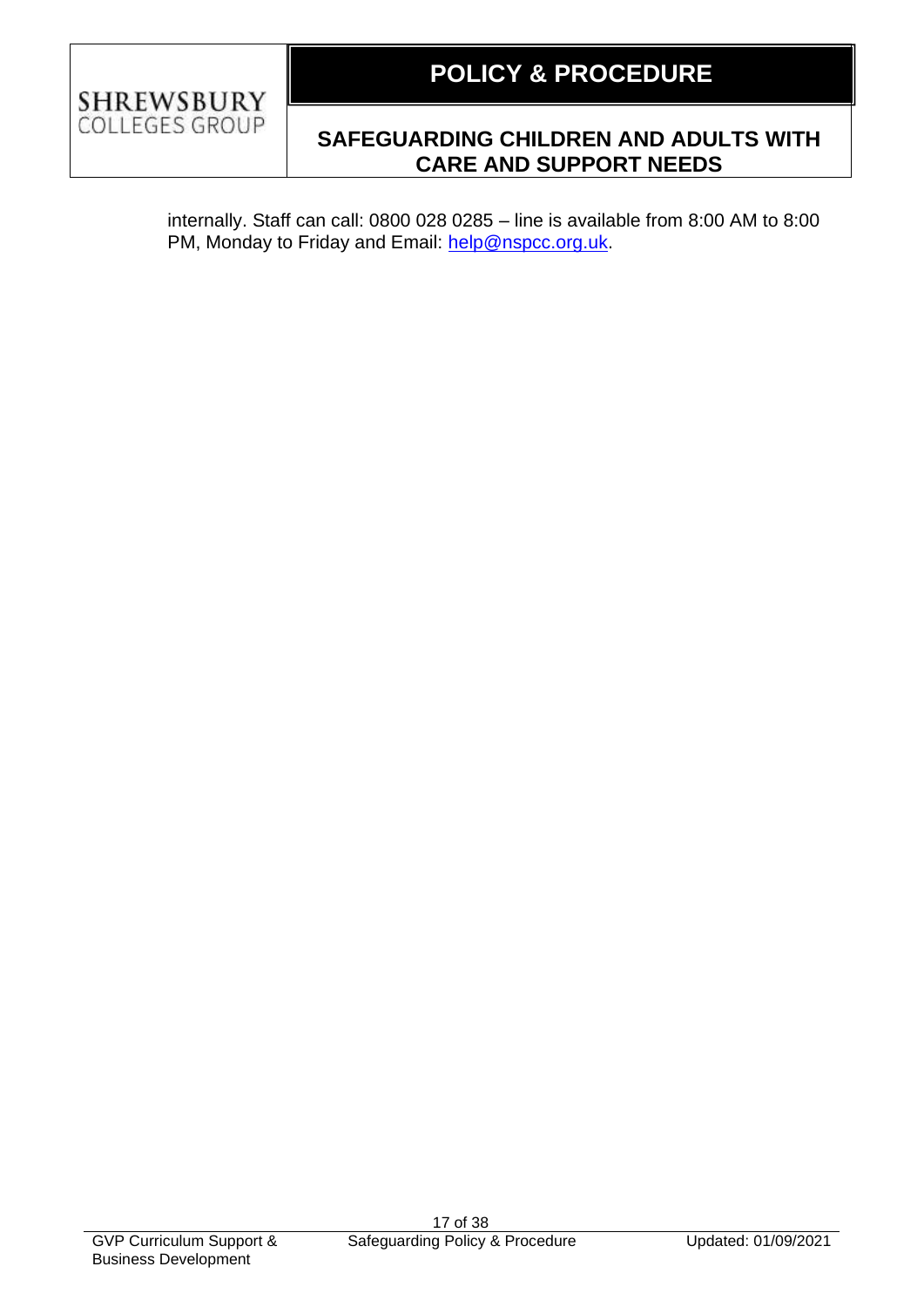### **APPENDIX A**

#### **GUIDANCE FOR THE DESIGNATED PERSON IN CHARGE OF SAFEGUARDING WHO RECIEVES A DISCLOSURE**

### **You must refer – You must NOT investigate – Do NOT delay**

- 1. The aim of the designated person should be to establish as quickly as possible the nature of the injury or alleged abuse to facilitate an effective referral to Social Services without undue delay on 0345 678 9021
- 2. The designated person should have as much accurate information as possible available and have thought through the concerns to be expressed including:
	- Names and dates of birth of the child/ vulnerable adult and family members, including all other children.
	- **Ethnicity**

**SHREWSBURY** COLLEGES GROUP

- Home address
- Names of those who hold parental responsibility
- Whether the child and parents/carers are aware of the referral
- Whether the concern is something that has been observed by the referrer or another member of staff or a third party.
- Whether the concern is related to the child's behaviour, an injury or something that the child or vulnerable adult has said.
- Whether the child or vulnerable adult has told anyone else.
- Whether the concern has developed gradually or just today
- What evidence there is for the concern
- What is the **context** of the concern. Regard should be given to contextual safeguarding (ie) whether wider threats or factors may be having an impact on welfare. For example, the local community, potential gang links, online influences.
- Who you think is responsible for the harm or potential harm to the child or vulnerable adult.
- Whether you think that the child needs immediate protection.

#### **Lack of availability of this information is not a reason to delay the referral to Social Services**

- 3. The designated person should establish clarity with Social Services regarding the next course of action to be taken and by whom, and fully record the discussion and actions agreed.
- 4. The designated person should take no action without the agreement of Social Services
- 5. Where emergency medical help is required DO NOT DELAY contact a First Aider.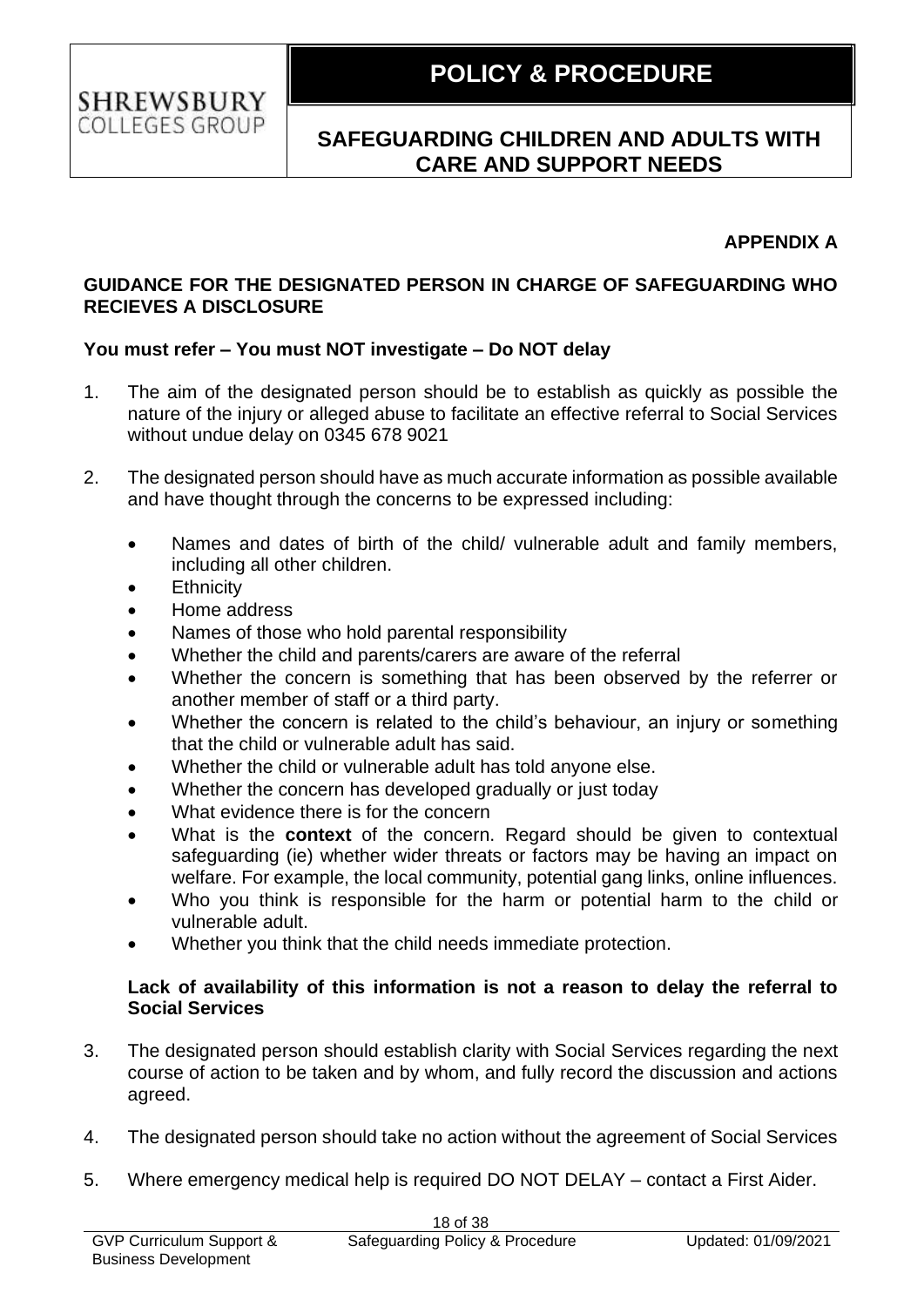- 6. The designated person will ensure that updates are forthcoming from the authorities with regard to progress against reported cases, within the relevant timescales and follow up the concern/ escalate if the promised information or decision does not arrive in the timescale promised.
- 7. If, after a referral, the child's situation does not appear to be improving, the referrer should consider following the escalation procedures outlined in Appendix C to ensure that concerns have been addressed and that the child's situation improves.

### **AGENCIES IN SHROPSHIRE RESPONSIBLE FOR CHILD PROTECTION**

- 1. If you have concerns about the safety or welfare of a child or want to make a referral, call 0345 678 9021. Through this number you can be triaged by Shropshire Council's Customer Service Centre to the Initial Contact Team if a referral is appropriate or to another service.
- 2. You can also report concerns over the safety of a child at [http://www.nspcc.org.uk/what](http://www.nspcc.org.uk/what-you-can-do/report-abuse/)[you-can-do/report-abuse/.](http://www.nspcc.org.uk/what-you-can-do/report-abuse/)
- 3. If you want to enquire about services for a child or young person call the Family Information Service on 01743 254400.
- 4. You can also speak to the 2 agencies below for advice:
	- NSPCC: 0808 800 5000 (or e-mail [help@nspcc.org.uk\)](mailto:help@nspcc.org.uk)
	- Childline: 0800 1111

**SHREWSBURY** COLLEGES GROUP

5. After 6pm or at the weekends please phone the Emergency Duty Team: 0345 678 9040 (option 1)

### **West Mercia Constabulary: Public Protection Unit**

| Telephone: 0300 333 3000 |
|--------------------------|
|                          |
|                          |
|                          |
|                          |
|                          |

West Mercia Constabulary undertakes the investigation of crime, and as such does not have the lead role in the investigation of child protection matters.

It would NOT normally be necessary for any referral to be made to the police in the first instance. However, as with emergency health issues, **where emergency police assistance is required, DO NOT DELAY.**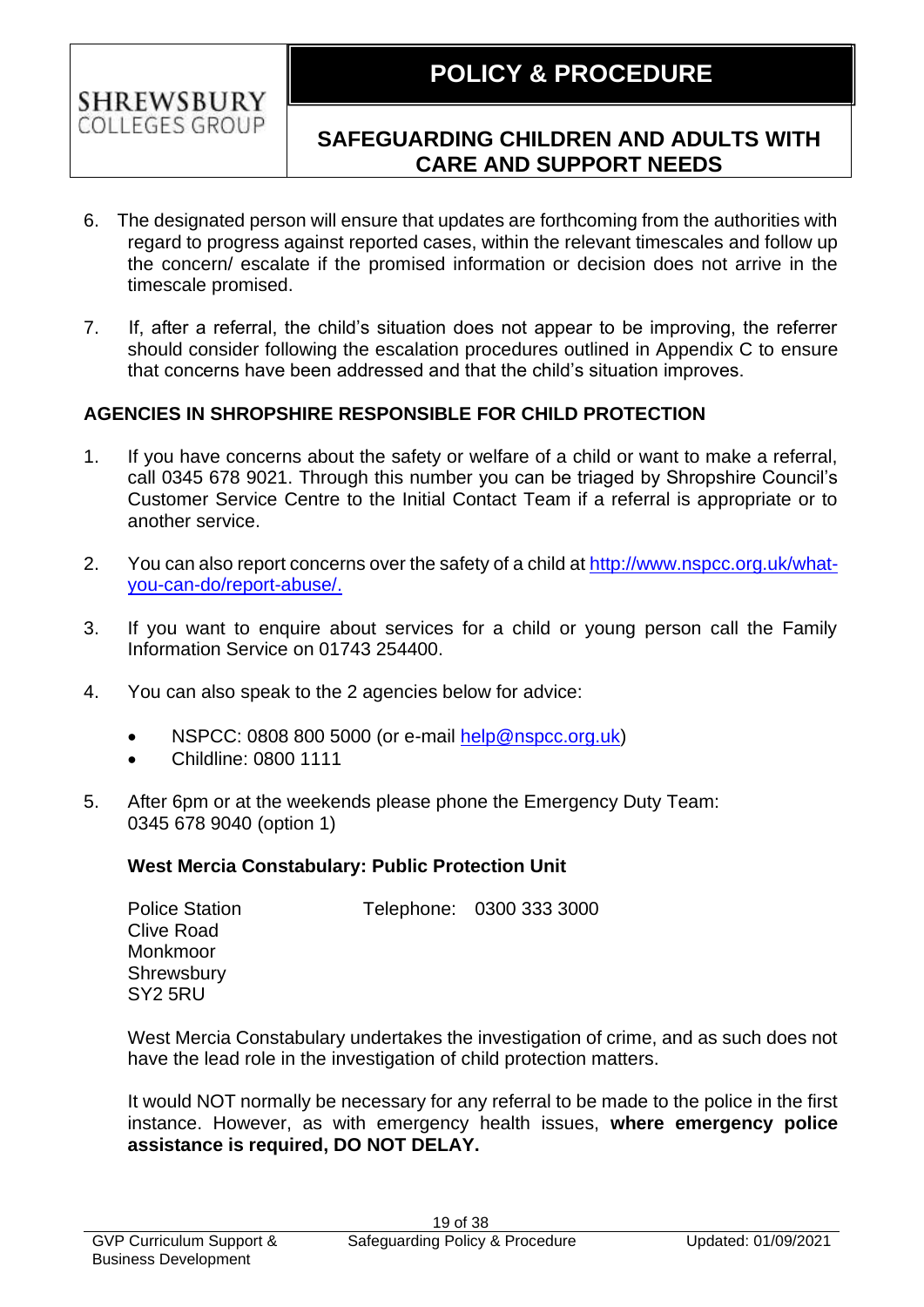

**In the event of an allegation being made against a member of staff contact the Designated Officer on 03456 789021**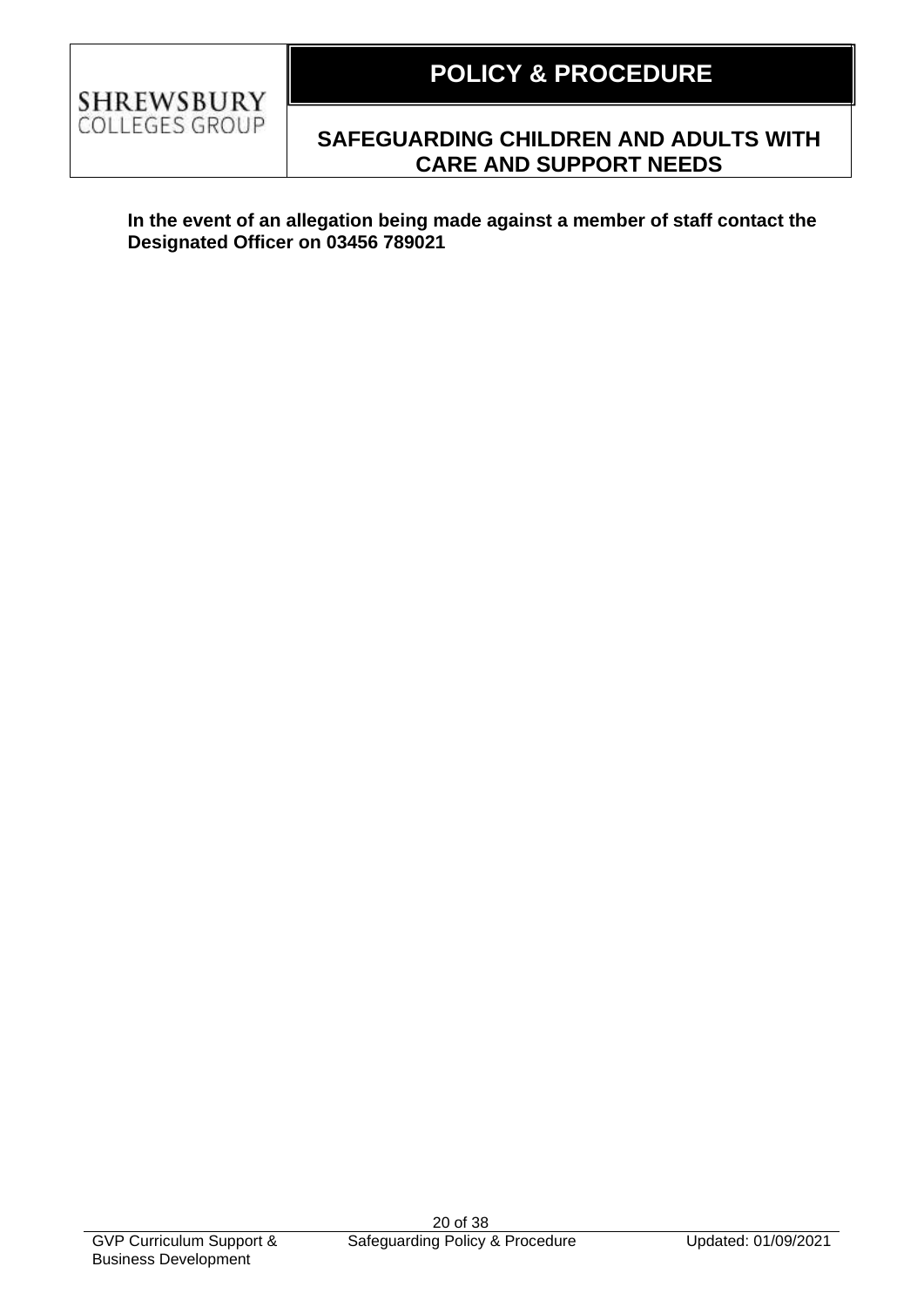#### **APPENDIX B**

### **LEGAL CONTEXT OF SAFEGUARDING CHILDREN AND CHILD PROTECTION AGENCIES' CONTACT DETAILS**

The protection of children from harm is set out under the stipulations of Government legislation. In terms of the college the main legal responsibilities are outlined in The Children Act 1989. Here it is stated that the Local Authority has the lead responsibility to safeguard children and investigate concerns. Under Section 47 of the same act colleges are legally obliged to provide assistance to the Local Authority in the investigation of child abuse. As such we need agreed procedures to enable us to 'work together' with other statutory agencies in the task of safeguarding children. However, there is also other legislation that impinges on our duty to safeguard children. Examples of this include Section 175 of the 2002 Education Act which states that 'Governing bodies of FE colleges have a statutory duty to have arrangements for ensuring that their functions are carried out with a view to safeguarding and promoting the welfare of children'. Also, the Protection of Children Act (1999) seeks to check that those working with children do not have criminal convictions of relevance to the safety and well-being of children. Finally, the Children Act (2004) created the legal basis of the Safeguarding Children Board.

**The procedures that follow are designed to meet the criteria necessary to fulfil our obligations in the light of the above, and other, legislation.**

#### **NATIONAL AND LOCAL GUIDANCE**

A full range of guidance is provided which enables agencies at local level to understand and apply the Children Act (1989 and 2004).

These include, most importantly:

**SHREWSBURY** COLLEGES GROUP

- 1. **Keeping Children Safe in Education (2021).** Statutory guidance on what colleges should do and the legal duties with which colleges must comply. This includes information on recruitment of staff. **All staff must read at least part one or appendix a of this document (as appropriate).**
- 2. **Working Together to Safeguard Children (2018).** This statutory guidance outlines how all professionals must act on how to safeguard children (in particular inter-agency working.
- 3. **What to Do If You Are Worried That A Child Is Being Abused (2015).** This document gives advice on how practitioners can work in partnership to look after the welfare of children.

#### 4. **Safeguarding Children Procedures**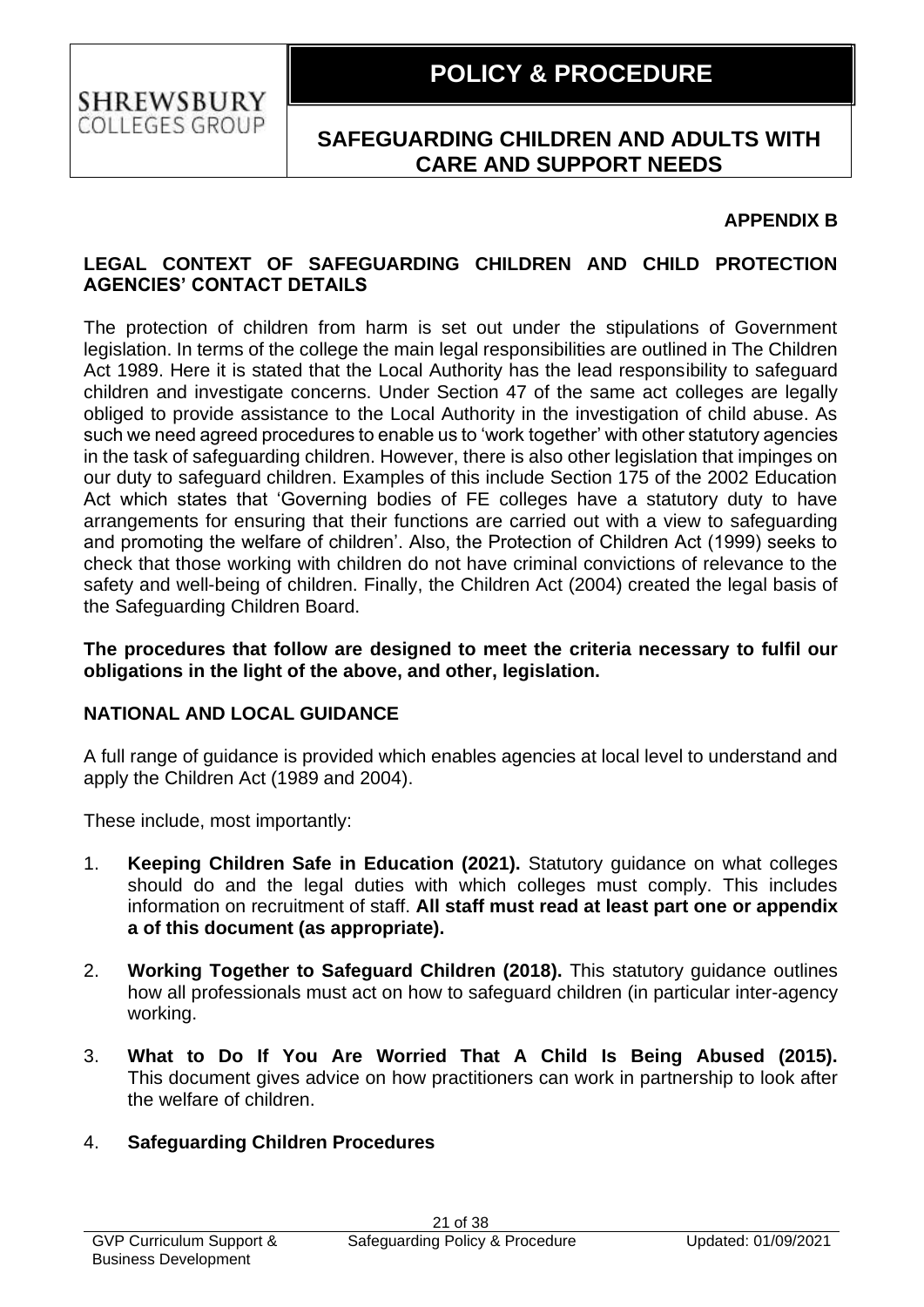

At the local level, the Shropshire Safeguarding Partnership work in consortium with their local equivalents to adopt a set of procedures for the West Midlands. These can be found, alongside Shropshire specific guidance at <http://westmidlands.procedures.org.uk/>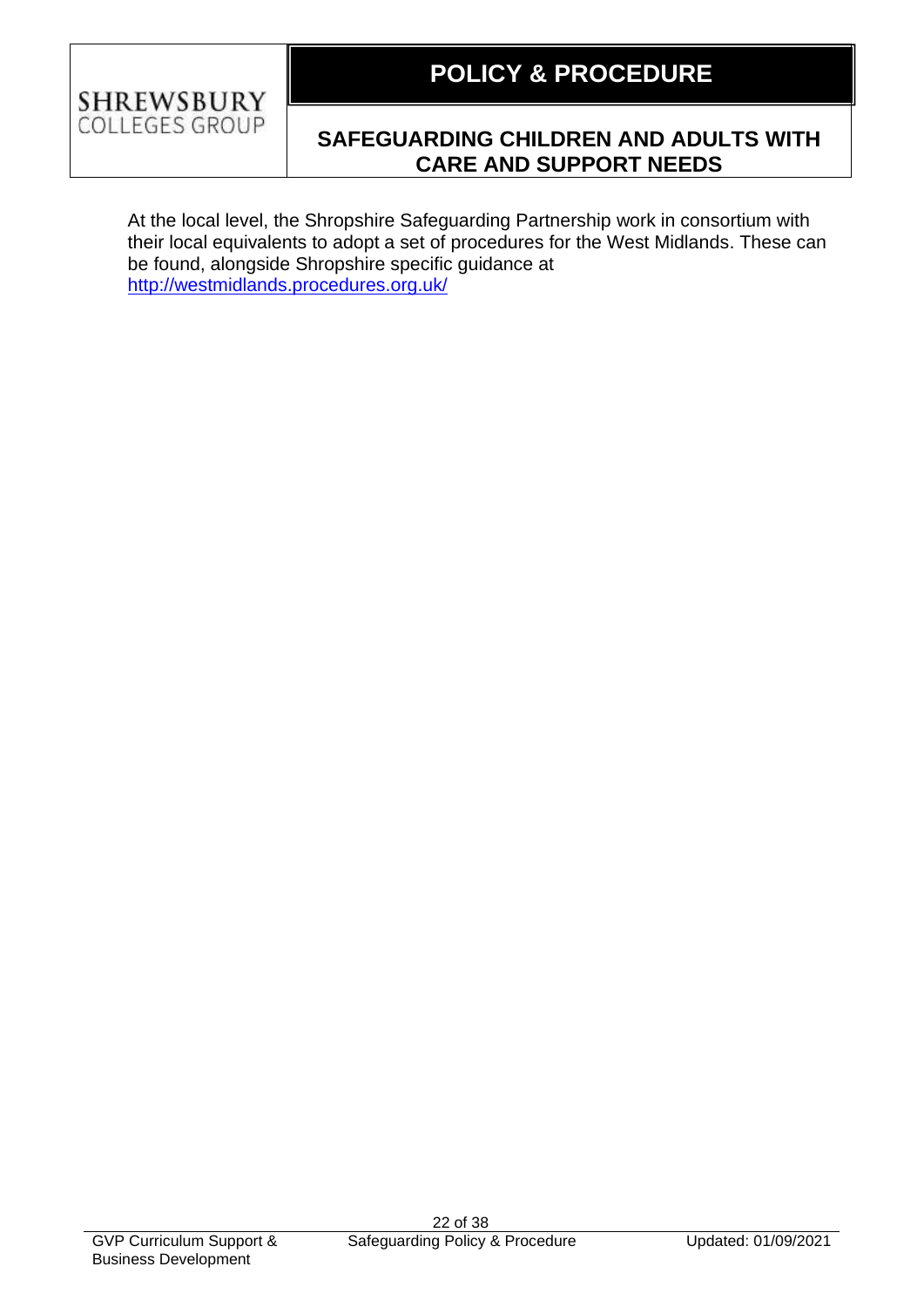

### **APPENDIX C**

### **ESCALATION OF CONCERNS**

This guidance is designed to support a Designated Safeguarding Lead where there are professional disputes or issues surrounding a specific case and to give a framework to follow. This section is written using guidance from the Shropshire specific section of the West Midlands Procedures [http://westmidlands.procedures.org.uk/local](http://westmidlands.procedures.org.uk/local-content/4gjN/escalation-policy-resolution-of-professional-disagreements)[content/4gjN/escalation-policy-resolution-of-professional-disagreements](http://westmidlands.procedures.org.uk/local-content/4gjN/escalation-policy-resolution-of-professional-disagreements)

When practitioners are working together in the complex business of safeguarding children there will inevitably be occasions when there are professional differences of opinion or concerns about practice decisions, actions or lack of actions to a referral, assessment or the progress of child's plan. In these circumstances practitioners have a duty to take action to address professional disagreements as soon as they arise in a way that is appropriate and proportionate. If sufficiently serious, and when disagreements are not able to be resolved easily and quickly, it is important that they are escalated formally and recorded.

Examples of case-specific professional disagreements include:

- When there is disagreement about the response to a referral made by one agency to another agency or service (e.g. decision making).
- When there is disagreement about the outcome of an assessment.
- When there is serious concern about the implementation of a child's Plan and disagreement about how this should be addressed (e.g. agreed actions not being followed through).
- When there is serious concern about the effectiveness of a child's Plan in bringing about the necessary changes and disagreement about how this should be addressed (e.g. drift/delay).
- When there is disagreement over the sharing of information in a particular case.

It is important that practitioners and managers understand what action they need to take in order to address professional differences of opinion and the systems in place in their organisation to support this action.

### **Stage-by-stage process for resolution and escalation**

#### **Stage 1**

The Designated Safeguarding Lead in question should raise matters with their fellow professionals, either verbally or in writing, within 1 working day of any disagreement or concern, with clear evidence and information. It should be made clear that the matter is being raised as part of these escalation procedures. Professionals may also discuss the matter with their line manager/ relevant persons. Every effort should be made to resolve any disagreements as quickly as possible, "in real time". The professionals involved should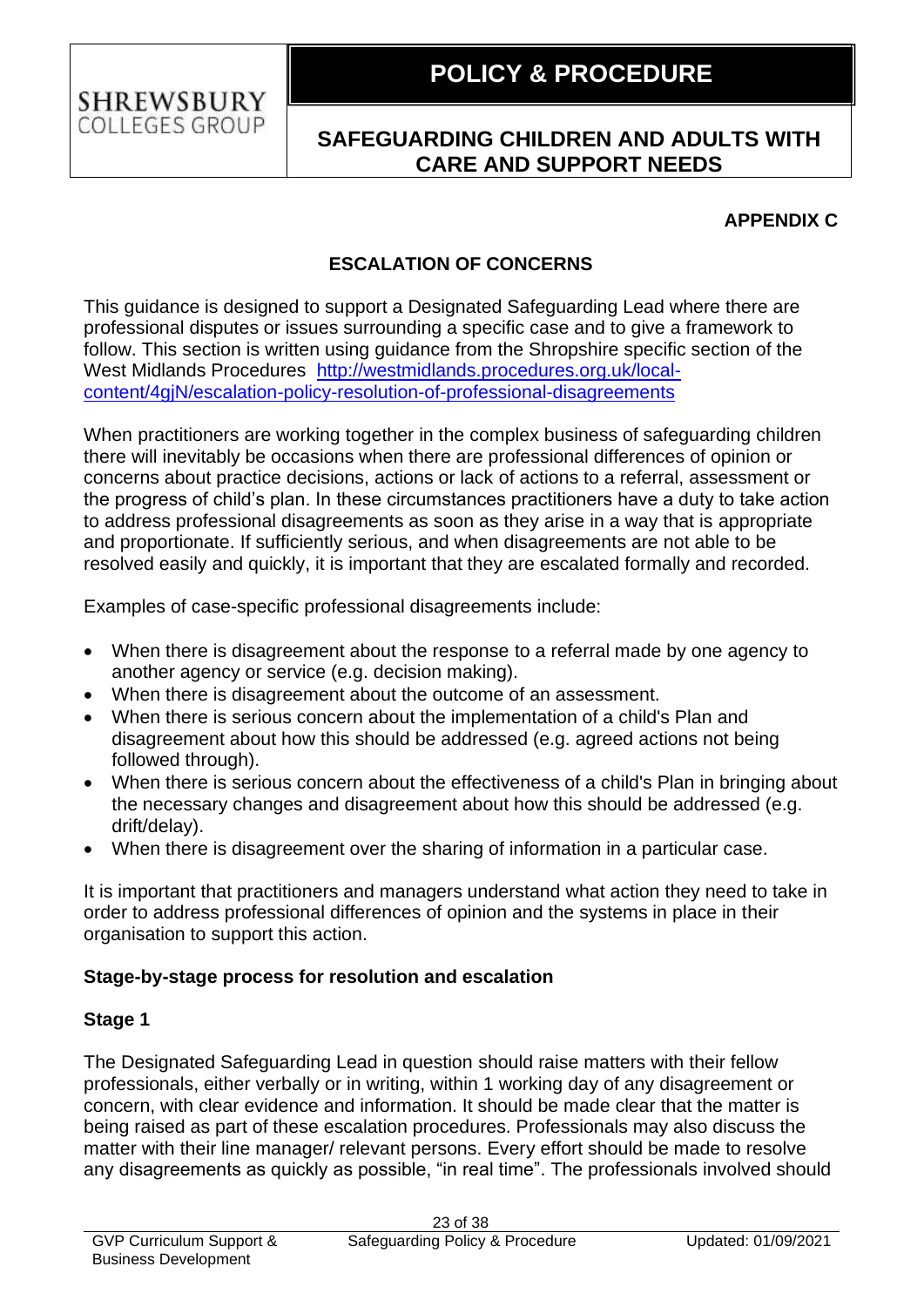keep a record, on the child's file within their agency of any verbal or written communications, clearly signed and dated.

### **Stage 2**

If the Designated Lead is unable to resolve the matter, then this should be escalated to line managers, who should ascertain the specific circumstances of the disagreement and make contact with each other within 1 working day of being advised of the issues (each agency is responsible for identifying who the appropriate manager/ person is in their organisation at each stage in this process). If the matter is resolved at this stage the responsible manager will advise the appropriate person in another agency within 1 working day, and confirm by letter/ email. All correspondence and discussions should be recorded/ placed on the child's/ families file, signed and dated.

### **Stage 3**

If the process prior to this point does not achieve agreement between agencies, then the line managers should immediately refer the matter to their relevant senior manager. In the case of Shrewsbury Colleges Group this will be the College Vice Principal: Curriculum Support and Business Development (this will be Service Manager, DCI level equivalent for other agencies). At this point a Formal Escalation Form should be completed by the line manager raising the issue with their senior manager, outlining the issues/ action taken. This will prompt a review of the case and the issues of disagreement/ concern. Contact should be made between senior managers across the agencies within 1 working day, and if necessary, a meeting, within 2 working days, to seek to resolve the issues. Any outcomes and decisions should be communicated to all relevant personnel in each agency, in writing. All written and verbal communications should be recorded on the child's file. The Formal Escalation form can be found here

[http://westmidlands.procedures.org.uk/assets/clients/6/Shropshire%20Downloads/Formal%](http://westmidlands.procedures.org.uk/assets/clients/6/Shropshire%20Downloads/Formal%20Escalation%20Form.docx) [20Escalation%20Form.docx](http://westmidlands.procedures.org.uk/assets/clients/6/Shropshire%20Downloads/Formal%20Escalation%20Form.docx)

### **Stage 4**

Where a resolution is still not achieved the matter should be referred to assistant director level or equivalent within the organisations (in the case of Shrewsbury Colleges Group this will be the Principal), who will plan to meet within 5 working days of notification of the unresolved issue. If it has not already occurred, this stage may include a review of the agencies files and records relating to the child and family. The respective agency member for Shropshire Safeguarding Children Partnership should also be advised, If not already aware, at this stage. The Formal Escalation Form should be completed and all written and verbal communications recorded on the child's/ families file.

### **Stage 5**

If it has not been possible to resolve the professional differences at stage 4 the matter should be brought to the attention of the Director of Services for the relevant agencies (if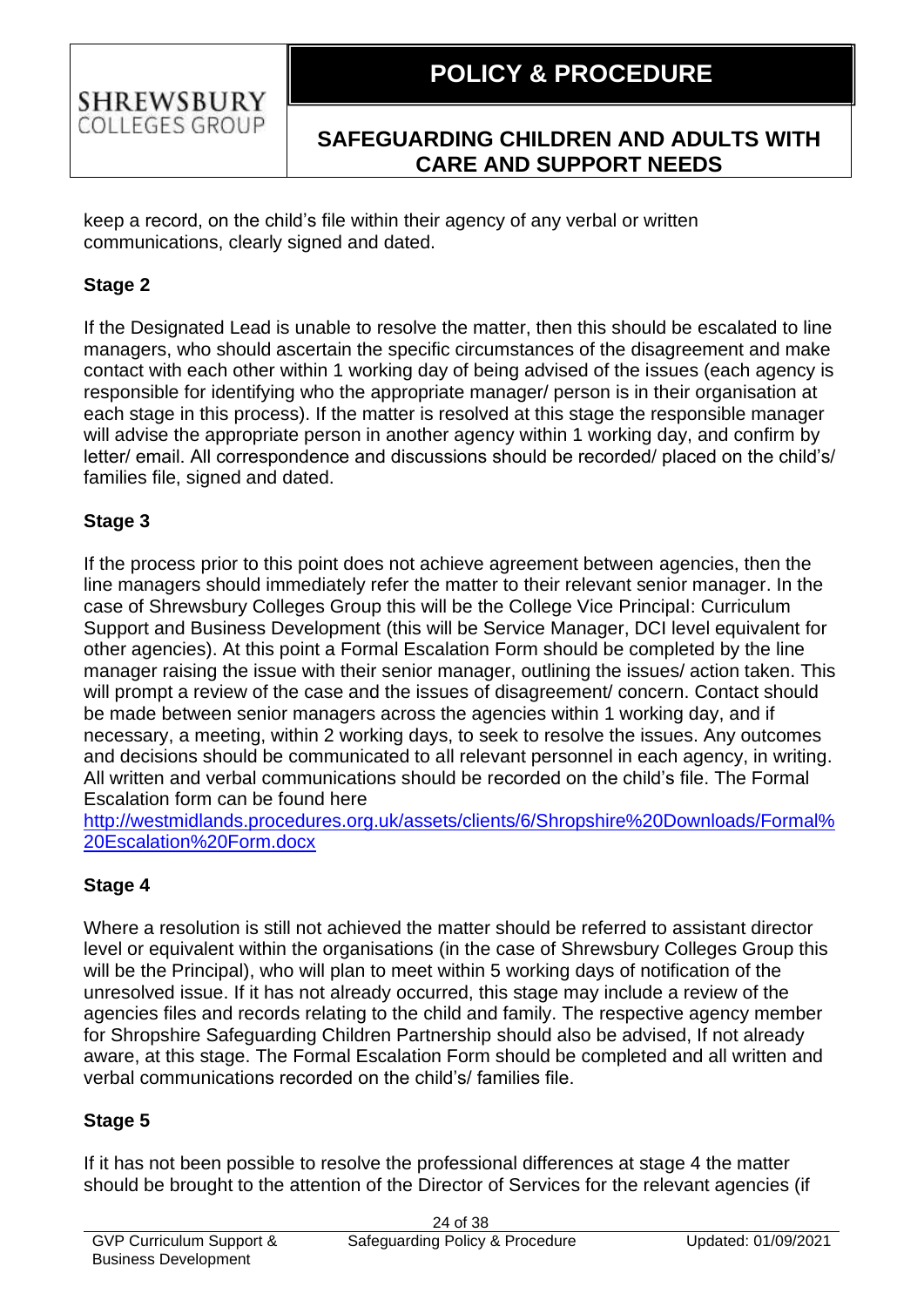not already done so) and also referred through the agencies SSP link member (in the case of Shrewsbury Colleges Group this is the Curriculum Support Director) to the Shropshire Community Safeguarding Partnership. A further Formal escalation form should be completed and forwarded to the SSCP business manager. As a matter of urgency the agencies senior managers, Independent Chair of SSCP and SSCP business manager should meet to review all information and actions to date, and reach a final decision.

The expectation is that, managed openly and effectively, the vast majority of any disagreements or concerns between professionals will be resolved at the earliest stages. Should any disagreements or issues reach stage 4 of this process the matter should be referred to the SSCP in order that the board can be assured that any concerns may be isolated and not systemic in nature that might require further consideration and learning.

Should any dispute or disagreement remain unresolved after all the above processes the matter should be referred for an independent review.

A flow diagram summarising the process above can be accessed here [http://westmidlands.procedures.org.uk/assets/clients/6/Shropshire%20Downloads/Resoluti](http://westmidlands.procedures.org.uk/assets/clients/6/Shropshire%20Downloads/Resolution%20and%20escalation%20flowchart.pdf) [on%20and%20escalation%20flowchart.pdf](http://westmidlands.procedures.org.uk/assets/clients/6/Shropshire%20Downloads/Resolution%20and%20escalation%20flowchart.pdf)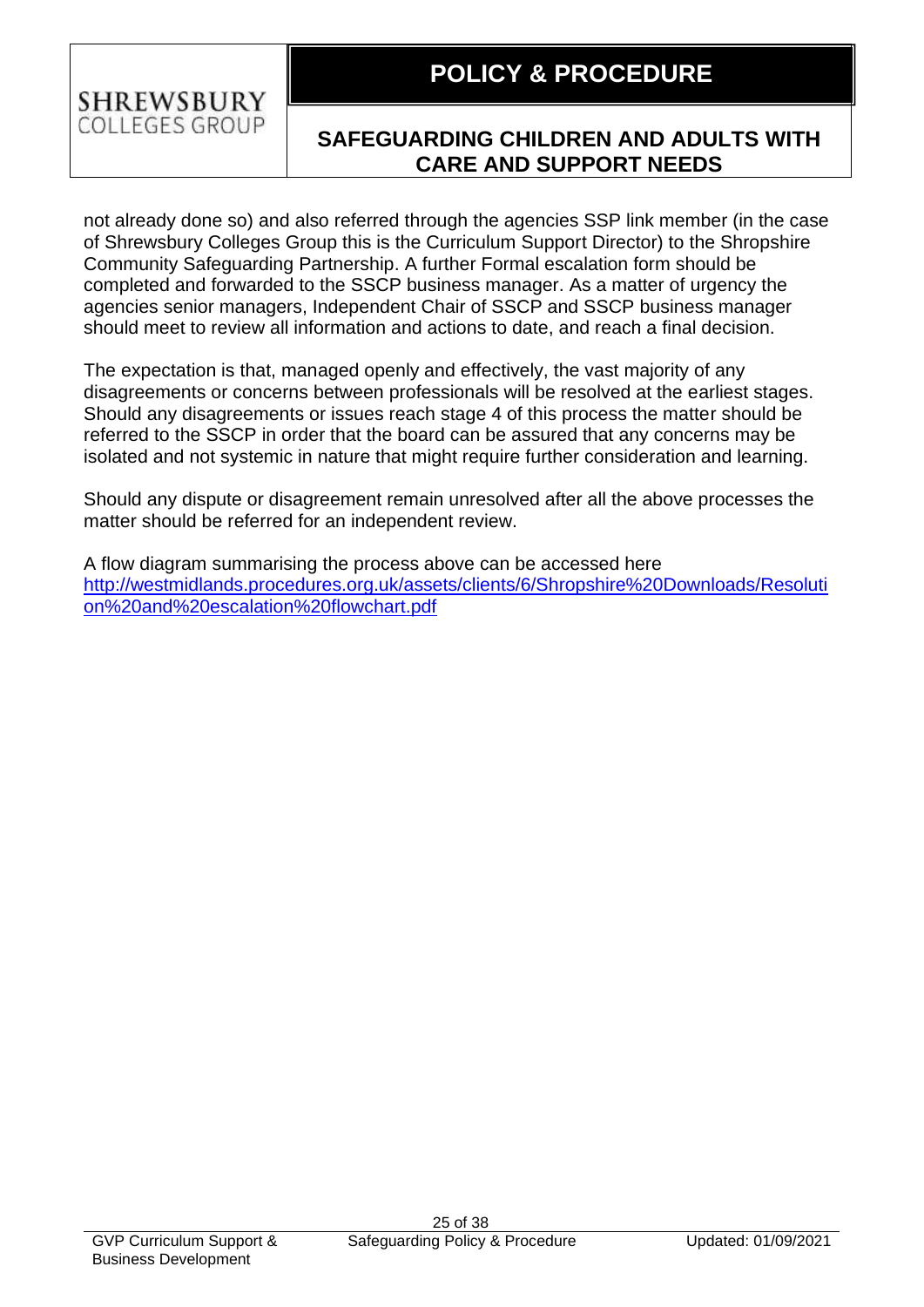### **APPENDIX D**

#### **SHARING NUDES AND SEMI-NUDES**

This guidance is based on the document Sharing nudes and semi-nudes [Advice for education settings working with children and young people. Responding to incidents and safeguarding children and young people produced by UKCCIS (2020)].

This guidance covers incidents where :

**SHREWSBURY** COLLEGES GROUP

- A person under the age of 18 creates and shares nudes or semi-nudes of themselves with a peer under the age of 18
- A person under the age of 18 shares nudes or semi-nudes created by another person under the age of 18 with a peer under the age of 18
- A person under the age of 18 is in possession of nudes or semi-nudes created by another person under the age of 18

It does not cover the sharing of nudes or semi nudes of people under 18 by adults (this is sexual abuse and so covered in an earlier section) or the sharing by people under 18 of pornography or exchanging sexual texts with no imagery.

#### **The Law**

It is illegal to make, possess or distribute 'indecent' images of an under 18 year old (child) and this includes imagery of yourself if you are under 18.

The UKCCIS guidance (2020) states that 'indecent' is not defined in legislation. Where there is a prosecution it is decided upon on a case by case basis by the courts. It does not always include nudity and cases are likely to be defined as indecent if they meet one or more of the following criteria:

- Nude or semi-nude sexual posing (eg) displaying genitals and/ or breasts or overtly sexual images of young people in their underwear
- Someone nude or semi-nude touching themselves in a sexual way
- Any sexual activity involving a child
- Someone hurting someone else sexually
- Sexual activity that involves animals

The images can be still photographs, videos or live streams that can be posted on any online medium or offline through media such as air drop or SMS messaging. They can be public, 1:1 or group chats and can take place in closed social media groups.

The making, possessing and distribution of the images are all illegal.

The above means that **young people who share sexual imagery of themselves, or peers, are breaking the law.**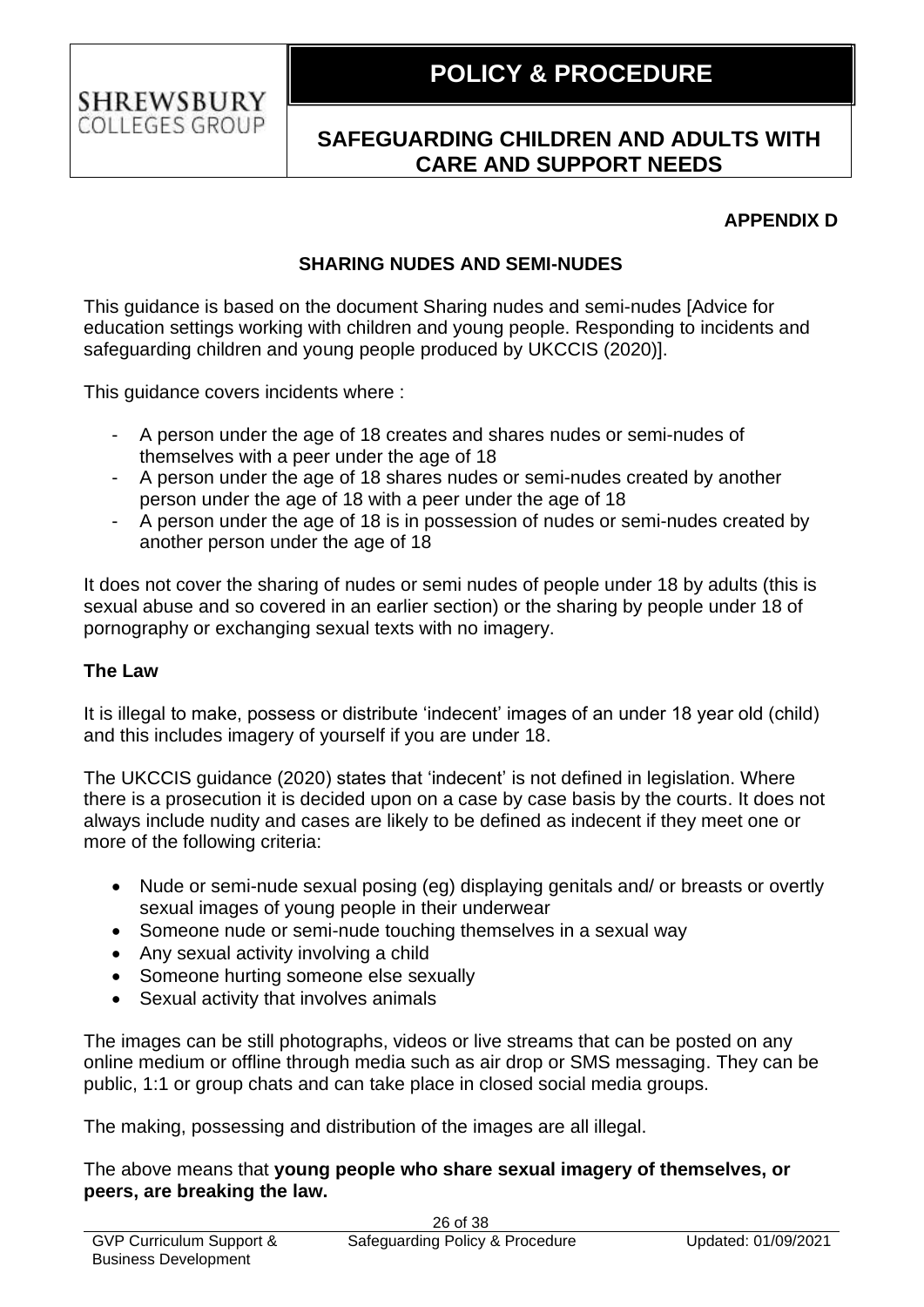The police, though, are keen not to unnecessarily criminalise young people due to the stigma and impact of this on them. The **police response** takes this factor into account.

#### **The Police Response**

**SHREWSBURY** COLLEGES GROUP

Where there is evidence that an incident is 'experimental' and there is no evidence of abusive of aggravating elements then the college can deal with the incident in house without the involvement of the police. Such incidents are to be treated primarily as matters relating to safeguarding rather than crimes.

When the police are notified of nudes or semi- nudes being shared in the ways outlined above they are obliged to record it on their crime systems. The incident is listed as a crime and the young person involved may be listed in relation to it. This is not the same as having a criminal record.

If it is decided that there are abusive and/ or aggravating factors, the child or young person may receive a caution or conviction.

If it is decided that the incident is non-abusive and have no evidence of exploitation, grooming, profit motive, malicious intent or persistent behaviour an outcome 21 can be recorded (the young person broke the law, there is evidence to support this but further investigation is not in the public interest). The young person has a statement on their file but no criminal record. Their parents/ carers and educational setting are informed.

### **Handling incidents in college**

This type of incident should be treated by staff in the same way as any other safeguarding incident listed in the main body of these procedures.

This means that in incidents of sharing of nudes or semi-nudes:

- A referral must be made to a designated safeguarding lead as soon as possible
- The designated lead should meet with appropriate staff to review the case as soon as possible and this meeting should consider the wider context of the incident (see below)
- If appropriate there should be an interview with the young people involved
- Parents should be involved at an early stage (unless this is not appropriate under the safeguarding procedures – eg it puts the young person at others at heightened risk)
- If there is a concern of harm or danger of harm to the young person/ people involved a Child Protection referral should be made
- It may be necessary to instigate a risk assessment immediately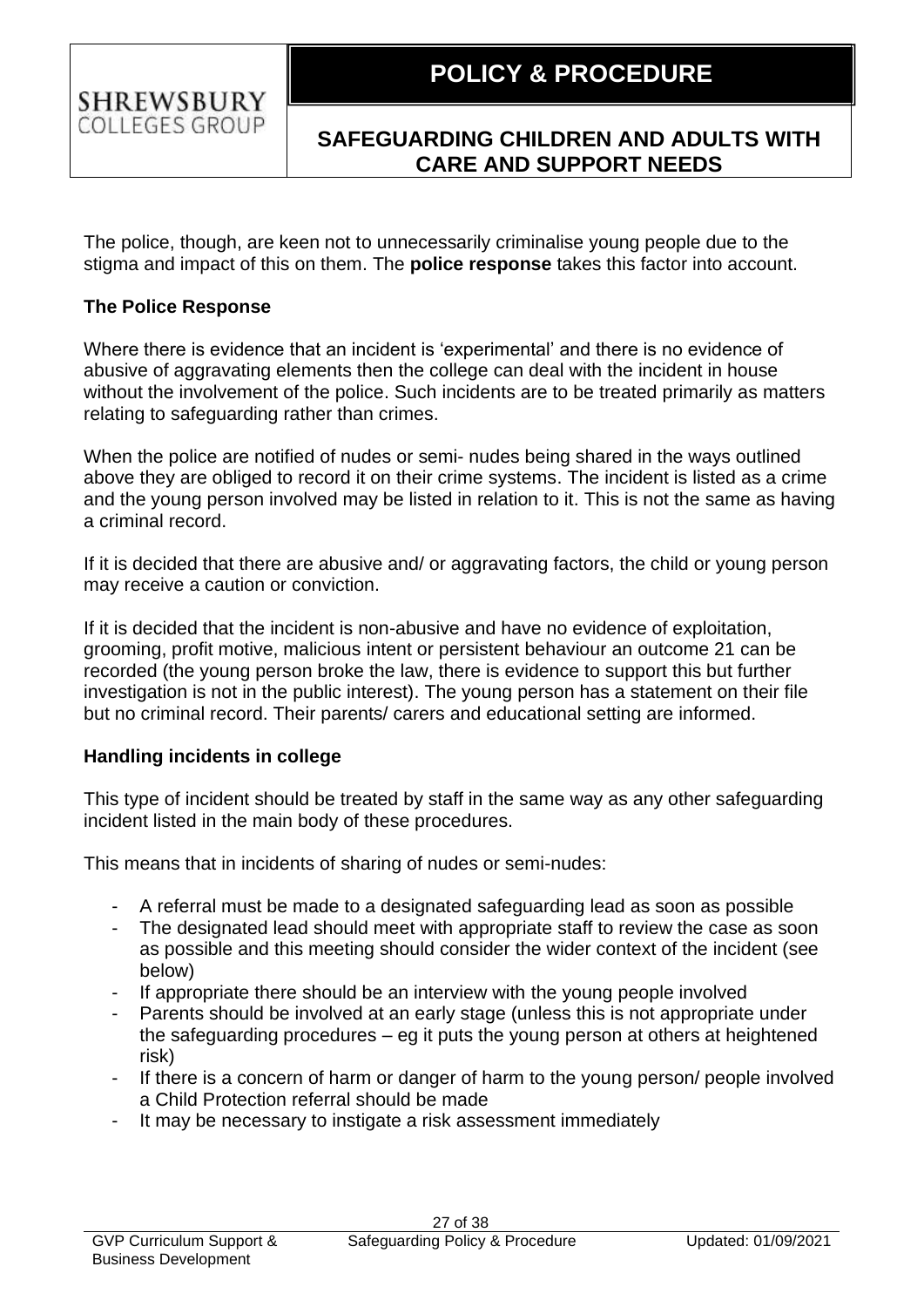### **Do's and Don'ts for all college staff**

This link provides a one page guide on how to deal with an incident of this type as any member of college staff

[https://www.gov.uk/government/publications/sharing-nudes-and-semi-nudes-advice-for](https://www.gov.uk/government/publications/sharing-nudes-and-semi-nudes-advice-for-education-settings-working-with-children-and-young-people/sharing-nudes-and-semi-nudes-how-to-respond-to-an-incident-overview)[education-settings-working-with-children-and-young-people/sharing-nudes-and-semi](https://www.gov.uk/government/publications/sharing-nudes-and-semi-nudes-advice-for-education-settings-working-with-children-and-young-people/sharing-nudes-and-semi-nudes-how-to-respond-to-an-incident-overview)[nudes-how-to-respond-to-an-incident-overview](https://www.gov.uk/government/publications/sharing-nudes-and-semi-nudes-advice-for-education-settings-working-with-children-and-young-people/sharing-nudes-and-semi-nudes-how-to-respond-to-an-incident-overview)

Key advice includes:

**SHREWSBURY** COLLEGES GROUP

- Never view, copy, print, share, store or save the imagery yourself, or ask a child to share or download – this is illegal.
- If you have already viewed the imagery by accident (e.g. if a young person has showed it to you before you could ask them not to), report this to the DSL (or equivalent) and seek support.
- Do not delete the imagery or ask the young person to delete it.
- Do not ask the child/children or young person(s) who are involved in the incident to disclose information regarding the imagery. This is the responsibility of the DSL (or equivalent).
- Do not share information about the incident with other members of staff, the young person(s) it involves or their, or other, parents and/or carers.
- Do not say or do anything to blame or shame any young people involved.
- Do explain to them that you need to report it and reassure them that they will receive support and help from the DSL (or equivalent).

#### **Guidance for Designated Safeguarding Leads in college**

#### **1) Initial Review Meeting and Safeguarding Team Review**

This meeting should consider the evidence and establish

- Whether a young person is at immediate risk of harm/ whether a child protection referral needs to be made immediately
- Whether it is necessary to view the imagery to safeguard the young person involved
- Any further information that is needed
- How widely the image has been shared
- Whether images need to be immediately deleted from devices or online
- Any relevant background on the young people involved
- Whether to contact parents at this stage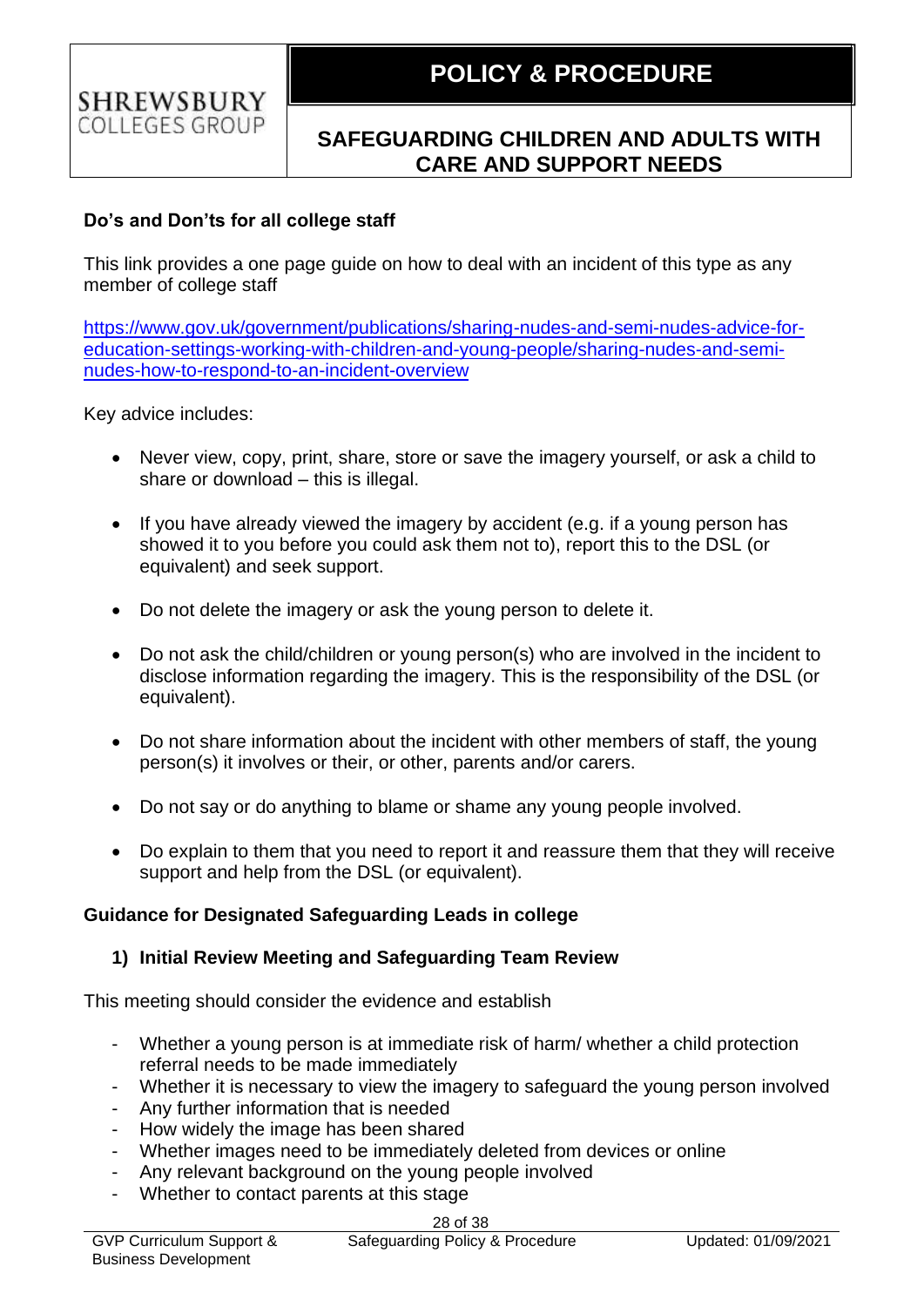- Whether another educational setting needs to be contacted

**SHREWSBURY** COLLEGES GROUP

#### **At this stage a decision should be made as to whether a referral to Social Care/ the police needs to be made or the incident can be dealt with 'in house'**

This decision will largely be informed by a judgement as to whether the incident was **aggravated** or **experimental**

**Aggravated** incidents include abusive or additional elements beyond the creation and/ or sending of the image. There may be an adult involved who is instigating a grooming process or similar, an attempt to harm (revenge, fights among friends, blackmail, threats, deception etc). There may also be reckless misuse, where images are taken or sent without permission of the subject and this recklessness may need to harm for the young person.

**Experimental** incidents occur with no adult involvement and with no intent to harm or recklessness. So this could include consensual 'romantic' sharing of images, sexual attention seeking where a person innocently shares an image perhaps with a potential partner, the child taking a picture just for their own use.

This information may be used alongside any other contextual factors [such as an assessment around Harmful Sexual Behaviours (HSB)] when deciding to refer or follow up 'in house'. **Typically, experimental incidents will be more likely to be followed up in house and aggravated will always require referral to Social Care and the police.** 

### **See sections 2 and 3 below for more detail**

### **2) Early referral to police and/ or child protection services**

#### **The incident MUST be immediately referred if :**

- The incident involves an adult
- There is evidence of aggravation (see above)
- There is concern around grooming or coercion (or it is felt that, due to issues such as an additional need, the young person does not have the capacity to consent)
- The imagery contains elements of violence or unusual sexual activity for their developmental stage (Harmful Sexual Behaviour Tools can be referred to here)
- The imagery involves a young person under 13
- The young person is at immediate risk of harm (eg, suicidal or self-harming) as a consequence of the imagery being shared

**This decision must be made by a DSL and should be documented on the student(s) safeguarding record in college. This record should include a formal risk assessment.**

**3) Dealing with incidents in college (not making an immediate police/ child protection referral)**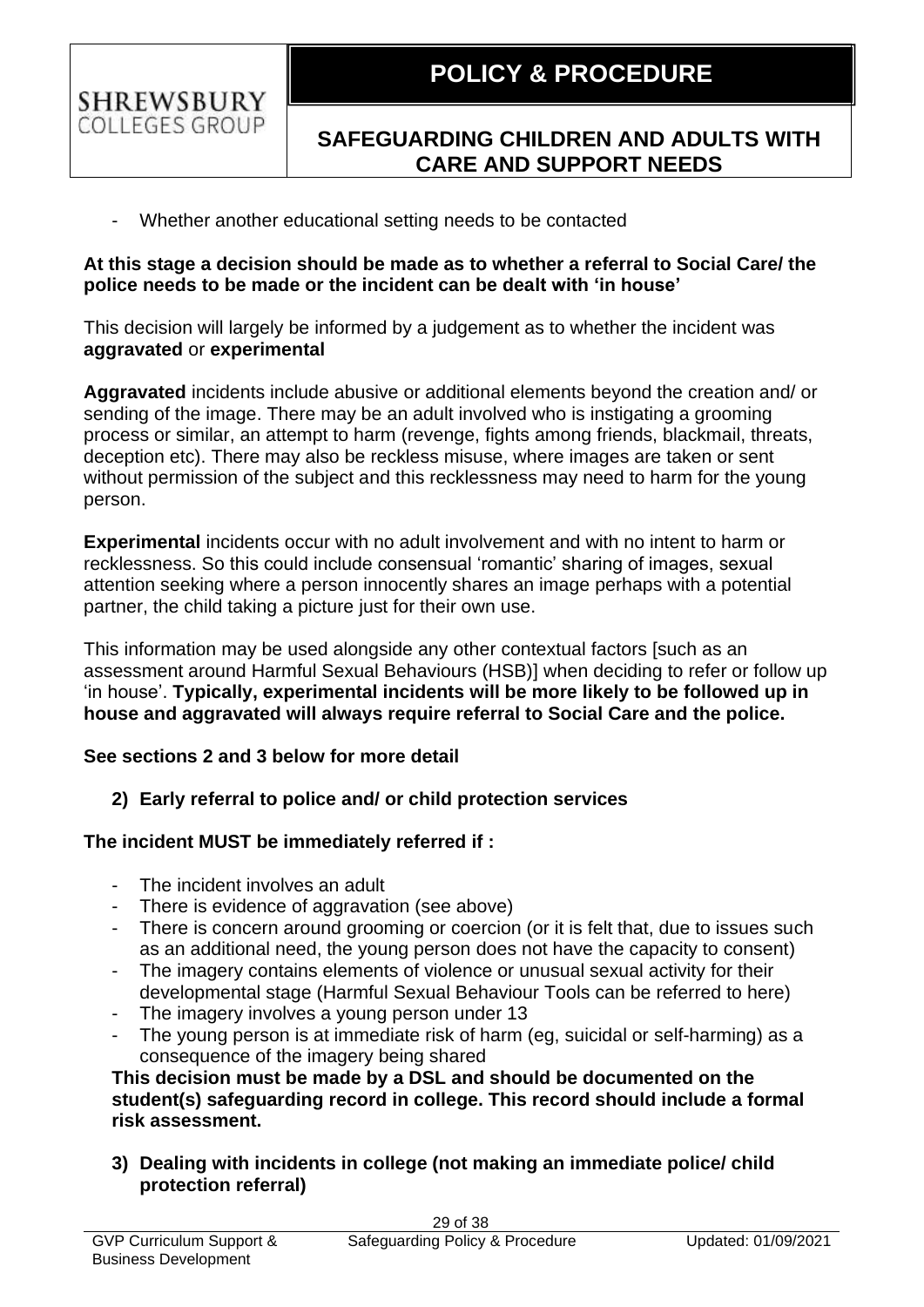If none of the criteria in section 2 apply and the incident can be classified as experimental (see above) then it is possible to respond to the incident in house (though it may still be escalated at any time)

This decision should be made if a designated safeguarding lead is confident that the incident can be assessed and managed, in terms of risk, within the college and using existing internal frameworks and support.

If the decision is made to respond to the incident internally a further review should take placed to establish the facts and assess the risks.

#### **The following should be considered:**

- Why was the image shared (was there any coercion or pressure to share?)
- Who shared the imagery, where and did the subject have awareness of the sharing?
- Were any adults involved in sharing?
- What impact is it having on the subject?
- Is there any history of this kind of activity?

**This decision must be made by the Senior DSL and supported by either the Principal or Curriculum Support Director and they must be confident that they have enough information to assess risk and that this risk can be managed with the support available without a referral being made. This should be documented on the student(s) safeguarding record in college. This record should include a formal risk assessment.**

#### **Informing parents**

**SHREWSBURY** COLLEGES GROUP

Parents/ carers should be informed at an early stage unless informing the parent increases risk (if this is the case it is likely that we would involve other agencies)

We may work with the young person for them to inform their parent/ carer

### **Reporting incidents to police**

If this becomes necessary report by dialling 101. Record any crime reference number given as part of the student safeguarding record

### **Securing and handing over devices to the police**

If a device needs to be seized and passed to the police as it contains shared imagery it should be confiscated and kept under lock and key until the police are able to collect it.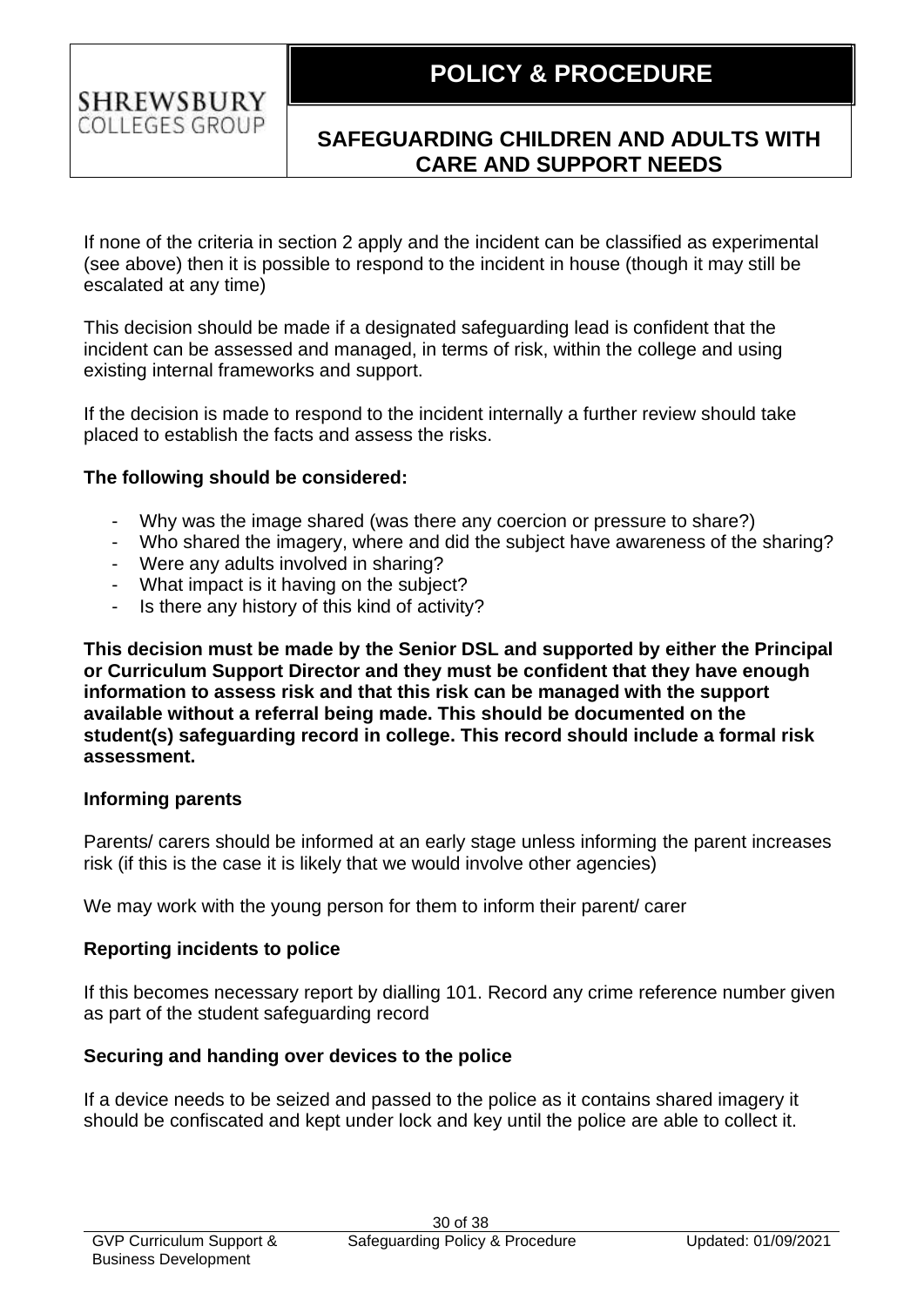### **Viewing imagery**

**SHREWSBURY** COLLEGES GROUP

Staff should **not** view nudes or semi-nudes unless there is a clear reason to do so.

The images should not be viewed if it will cause significant distress or harm to the young person.

If the decision is made to view the imagery, the DSL would need to be satisfied that viewing:

- Is the only way to make a decision about whether to involve other agencies
- Is necessary in order to report the image in order to have it taken down or to support the young person in making a report
- Is unavoidable as the image has been presented directly by a student or has been found on a college network or device.

If it has been necessary to view an image the member of staff should:

- Never copy, print or share the image (This is illegal)
- Discuss the decision with the College Vice-Principal Curriculum Support and Business Development
- Ensure viewing takes place by a member of the safeguarding team under the delegated authority of the College Vice-Principal Curriculum Support and Business Development
- Ensure that the viewing takes place with another member of staff (preferably a member of the Senior Leadership Team) in the room
- Ensure that the viewing takes place on the college premises (where possible in the office of a member of the Senior Leadership Team)
- Ensure that the images are viewed by a staff member of the same sex as the subject (where possible)
- **Record the viewing in the chronology of the subject on the college safeguarding system** (recording who was present, why the image was viewed and any subsequent actions)
- If the device needs to be taken and passed to the police the device should be confiscated and the police should be called. WiFi and data should be disabled to avoid remote deletion of images. The device should then be locked in a secure place until it can be collected by the police.

### **Deletion of images**

If the college has decided that other agencies do not need to be involved, the Senior DSL should consider deleting the image from devices and/or online services to prevent any further sharing. This decision should be made with the support of The Principal or Curriculum Support Director.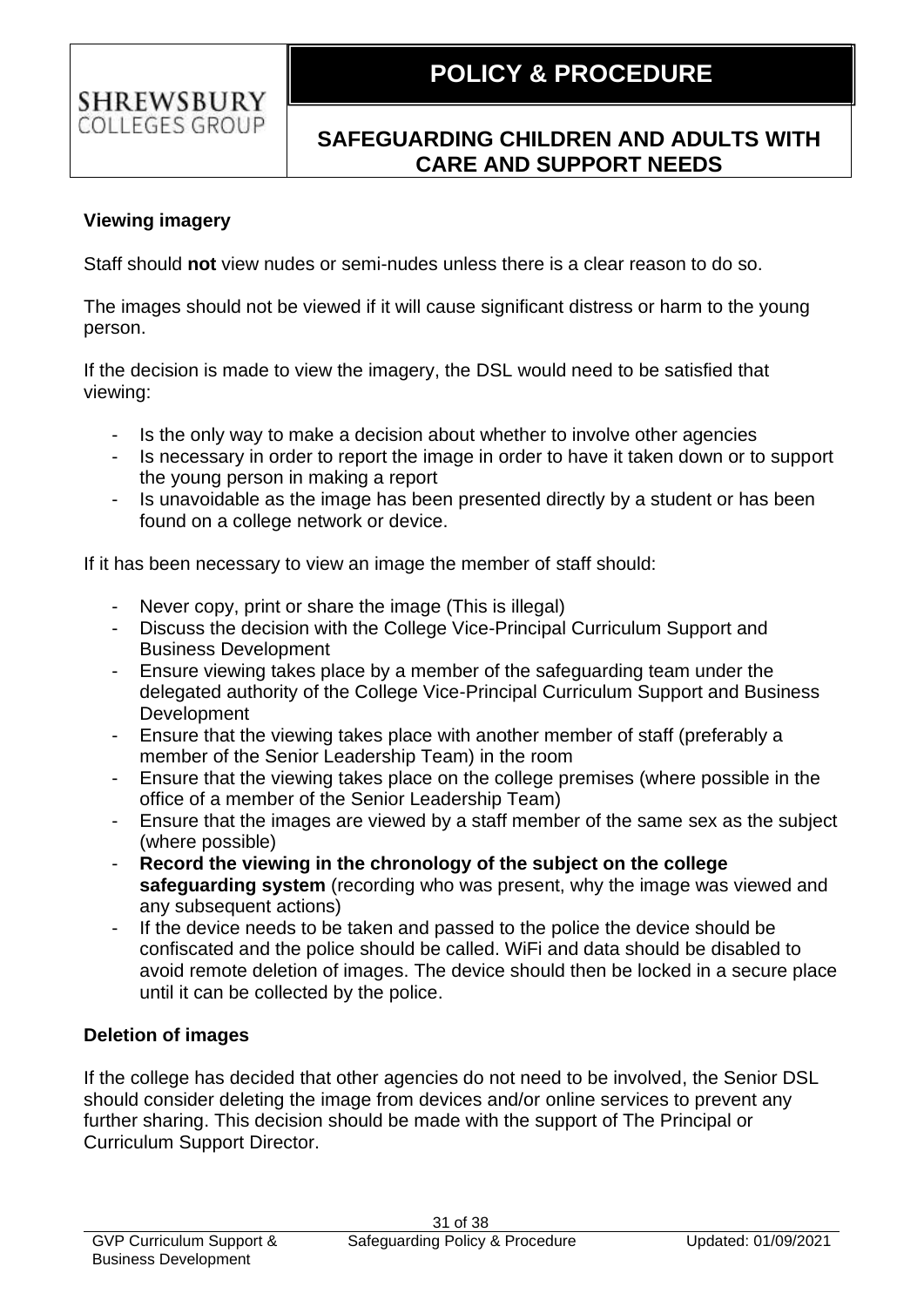In most cases this means that the child should be asked to delete the images and given a deadline to do so and confirm that they have carried out the deletion.

The college has the right under the Education Act 2011 to search students for devices, search the devices and to delete any youth produced sexual imagery **if the member of staff is authorised by the Principal (parental consent is not required).**

If concerning data is found during a search a member of the safeguarding team may decide to delete the image or retain the device to report to the police or to be used in a College Conduct case.

#### **This searching of devices (and possible deleting of imagery) should only be done if there is a good reason to do so.**

Students should be reminded of the illegality of the act of such images. They should be told that if they refuse to, or it is later found that they did not, delete the image the police may be informed.

All decisions and actions need to be fully recorded (times, dates and reasons for decisions) on the college safeguarding system under the record of the student(s) involved**. When searching a student for potential devices the Search and Confiscation policy should be followed.**

#### **Interviewing the young person/ people involved**

Once established that a young person involved in nudes/ semi-nudes is not at risk they should be interviewed in college. Ideally this should be carried out by a member of the safeguarding team, though we should try and facilitate an interview with a different member of staff if this is the preference of the young person.

This conversation is designed to find out what the image involves (and if anyone else is involved) and to find out who has seen the image and how further distribution can be prevented.

In the conversation the young person should be supported and reassured but informed and educated on the risks associated with sharing nudes/ semi-nudes and the illegality of such acts. They should, where appropriate, be signposted to IWF and Childline's removal tools. They may also be supported to contact individual websites to ask for images to be deleted.

There is specific guidance on how to deal with parents and children in different contexts between page 23 and 26 of the UKCIS (2020) guidance

[https://www.gov.uk/government/publications/sharing-nudes-and-semi-nudes-advice-for](https://www.gov.uk/government/publications/sharing-nudes-and-semi-nudes-advice-for-education-settings-working-with-children-and-young-people/sharing-nudes-and-semi-nudes-advice-for-education-settings-working-with-children-and-young-people)[education-settings-working-with-children-and-young-people/sharing-nudes-and-semi](https://www.gov.uk/government/publications/sharing-nudes-and-semi-nudes-advice-for-education-settings-working-with-children-and-young-people/sharing-nudes-and-semi-nudes-advice-for-education-settings-working-with-children-and-young-people)[nudes-advice-for-education-settings-working-with-children-and-young-people](https://www.gov.uk/government/publications/sharing-nudes-and-semi-nudes-advice-for-education-settings-working-with-children-and-young-people/sharing-nudes-and-semi-nudes-advice-for-education-settings-working-with-children-and-young-people)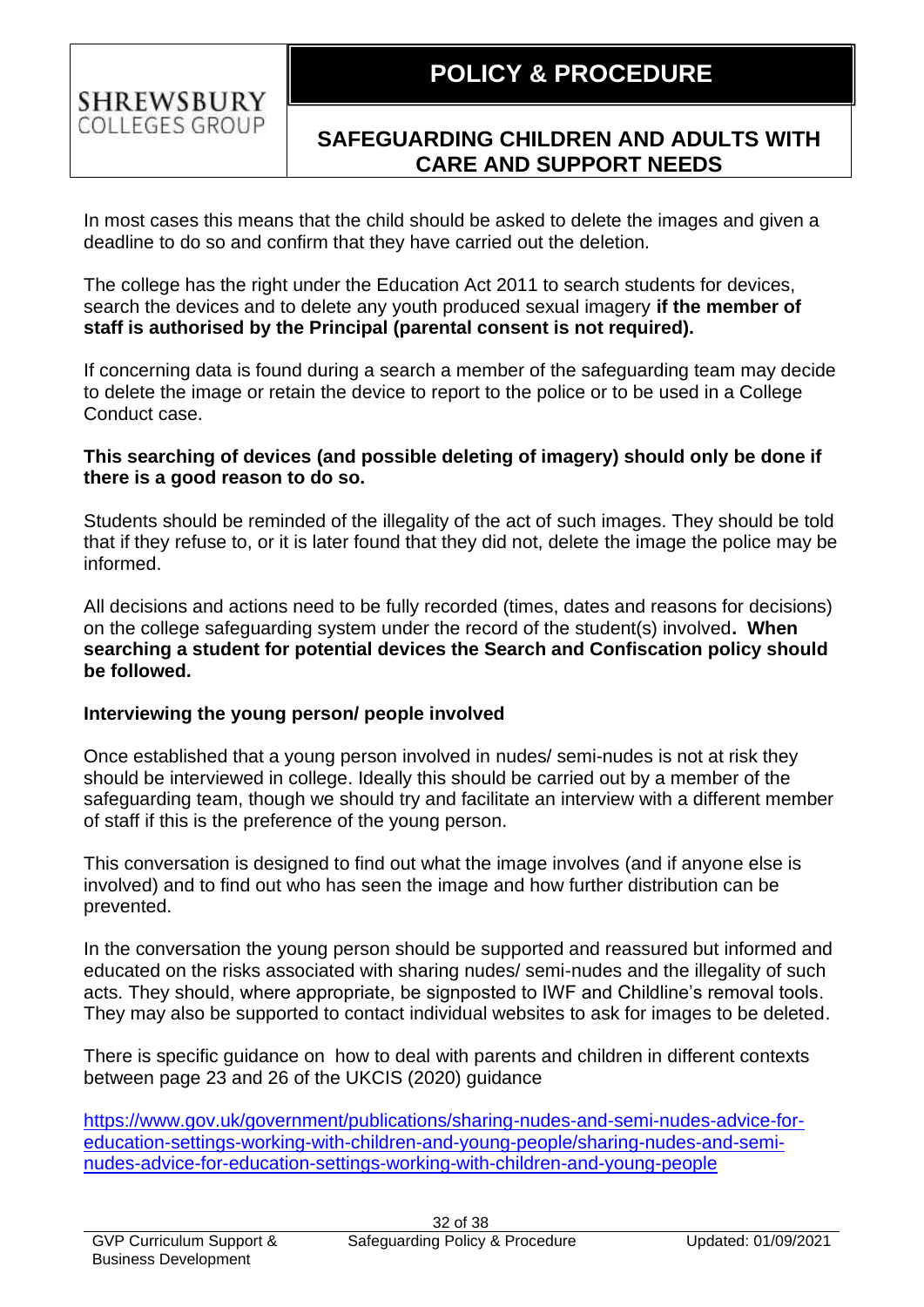#### **Recording incidents**

**SHREWSBURY** COLLEGES GROUP

All incidents must be recorded on the college safeguarding system. They should show the details of the disclosure, how the situation has been managed, evidence of sound decision making and referrals (where appropriate) and the next steps (including any inter-agency working) that have brought the incident to a satisfactory conclusion.

Where an incident is not reported to the police or child protection agencies the reason for this should be part of the record and the agreement of an SLT member recorded.

#### **Educating students on the topic of sharing nudes and semi-nudes**

The college Tutorial programme covers specific learning on this topic to include:

- What it is
- How it is most likely to be encountered
- The consequences of requesting, forwarding or providing such images (including consensually)
- Matters of the law
- The risk of damage to feelings and reputation
- Strategies to manage pressure to share such images
- Strategies to manage the receipt of such images

The college will also provide relevant signposting to other sources of information and advice.

The college also promotes the use of the National Online Safety app and educational materials that refer to sharing of nudes and semi-nudes.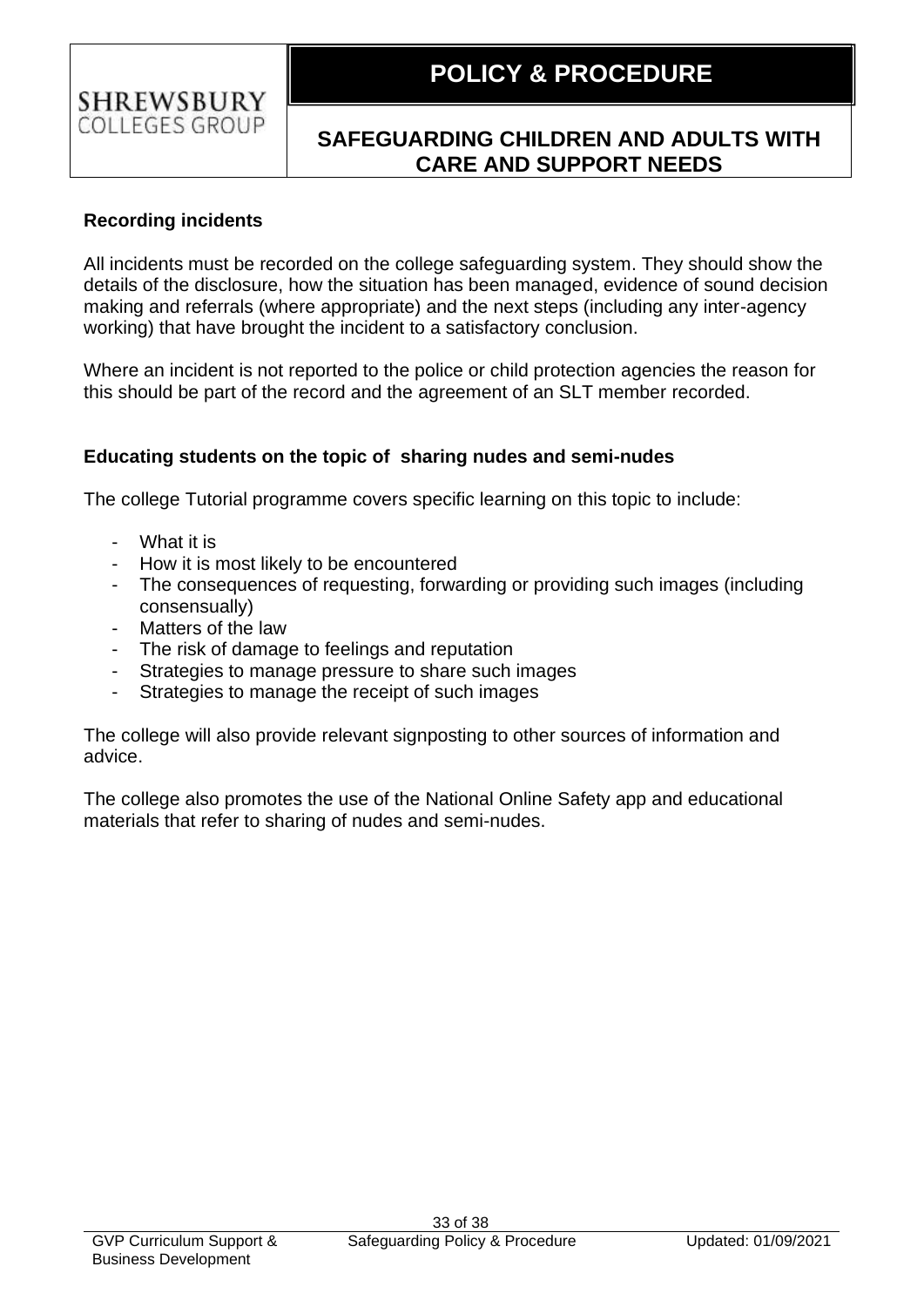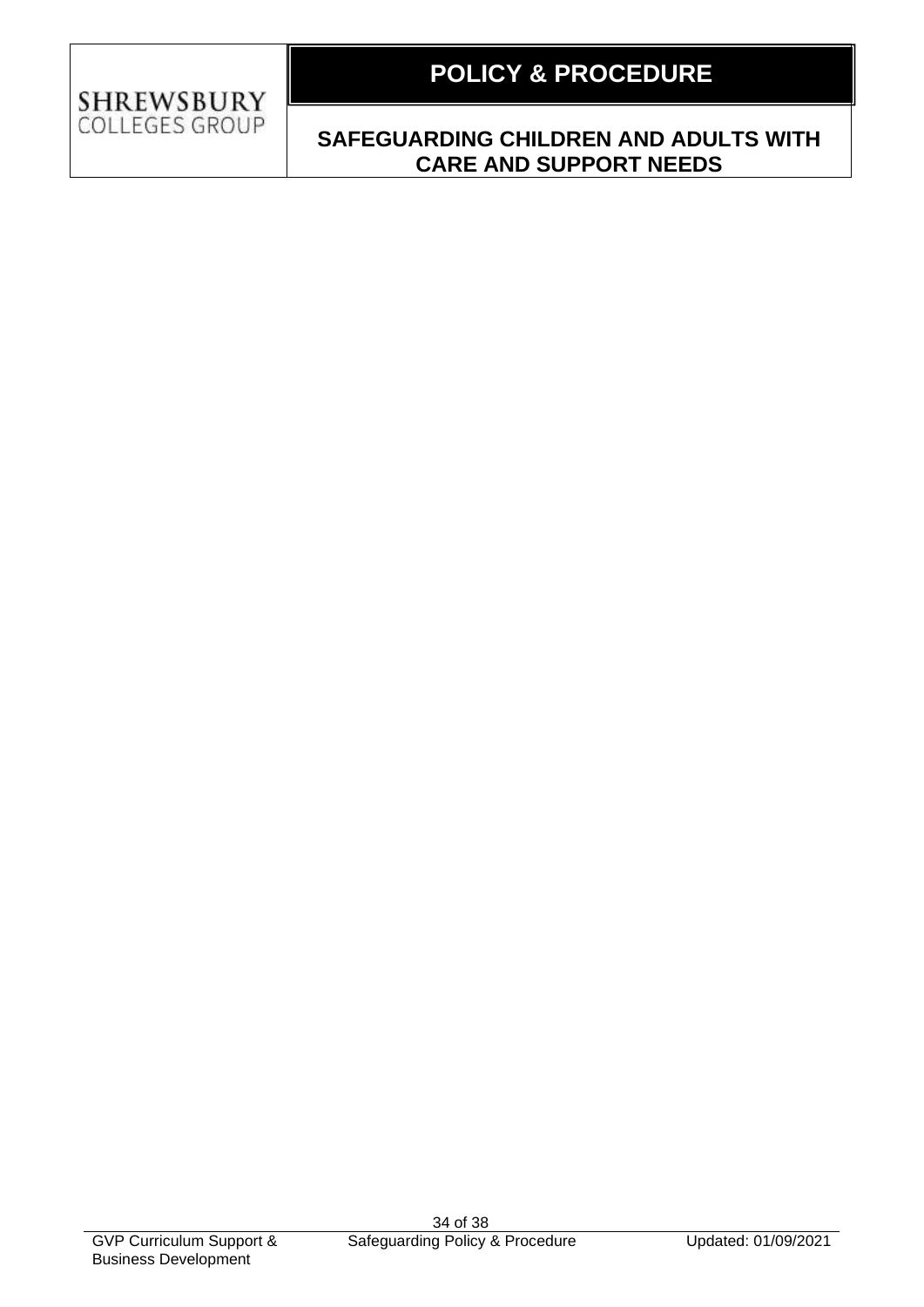

#### **APPENDIX E**

### **SEXUAL HARASSMENT AND SEXUAL VIOLENCE**

This appendix refers to the detailed advice issued to schools and colleges in September 2021 in Keeping Children Safe in Education and specific guidance in Sexual violence and sexual harassment between children in schools and colleges which is designed to help manage reports of child on child sexual violence and harassment. The guidance is available online via the link below

#### [https://www.gov.uk/government/publications/sexual-violence-and-sexual-harassment](https://www.gov.uk/government/publications/sexual-violence-and-sexual-harassment-between-children-in-schools-and-colleges)[between-children-in-schools-and-colleges](https://www.gov.uk/government/publications/sexual-violence-and-sexual-harassment-between-children-in-schools-and-colleges)

This area relates to incidents when the alleged victim and perpetrator are under 18 (if the perpetrator is over 18 the incident represents sexual abuse rather than a child on child incident). The perpetrator may be an individual or a group of children. The incidents can occur online or face to face and can take place in or out of college. Incidents can involve heterosexual, lesbian, gay, bi or trans (LGBT) children. **Irrespective of these factors any disclosure or sexual violence and/ or harassment must be followed up using this process.** 

The college adopts an attitude of **'it could happen here'** to ensure a vigilant approach in this important area. We seek to record all incidents of this type on our college safeguarding record system so that we can recognise the scale of the issue and create a culture where inappropriate behaviour is always challenged. We also seek to educate our students as part of a whole college approach that contributes to challenging sexism in terms of stereotypes and language that reflect wider societal factors. We do this through our Tutorial programme and where possible in curriculum delivery.

The aim here is to offer general guidelines to staff on an approach to these issues. Designated Safeguarding Leads will follow more detailed guidance when investigating incidents.

#### **Staff should be aware of the importance of:**

- making clear that sexual violence and sexual harassment is not acceptable, will never be tolerated and is not an inevitable part of growing up;
- not tolerating or dismissing sexual violence or sexual harassment as "banter", "part of growing up", "just having a laugh" or "boys being boys"; and
- challenging behaviours (potentially criminal in nature), such as grabbing bottoms, breasts and genitalia, flicking bras and lifting up skirts. Dismissing or tolerating such behaviours risks normalising them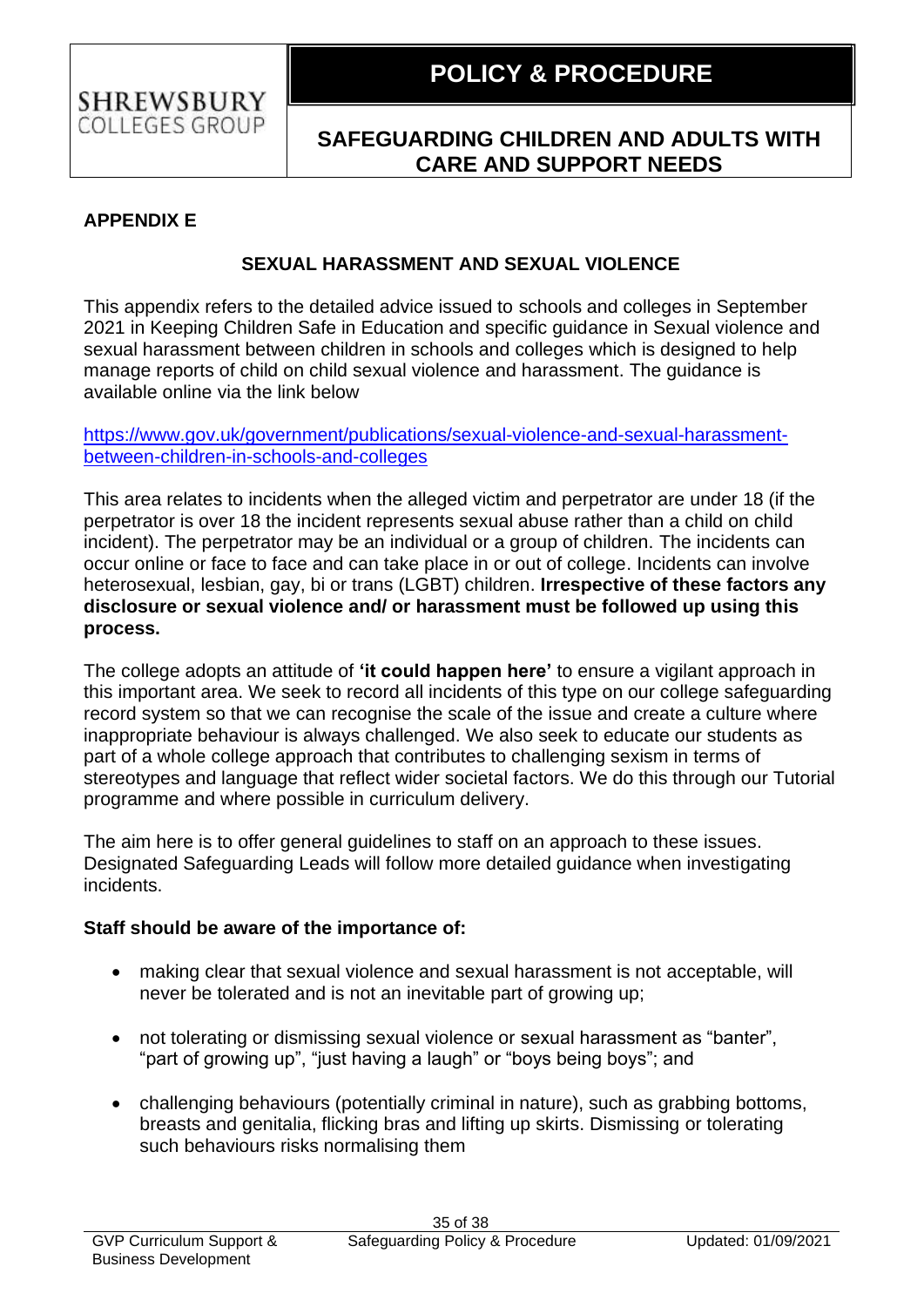• recognising that children with SEND are more likely to be abused than their peers and so maintaining an especially vigilant approach to these children

Addressing inappropriate behaviour (even if it appears to be relatively innocuous) can be an important intervention that helps prevent problematic, abusive and/ or violent behaviour in the future.

#### **What is Sexual violence and sexual harassment?**

### **Sexual violence**

**SHREWSBURY** COLLEGES GROUP

It is important that school and college staff are aware of sexual violence and the fact children can, and sometimes do, abuse their peers in this way. When referring to sexual violence we are referring to sexual offences under the Sexual Offences Act 2003 105 as described below:

Rape: A person (A) commits an offence of rape if: he intentionally penetrates the vagina, anus or mouth of another person (B) with his penis, B does not consent to the penetration and A does not reasonably believe that B consents.

Assault by Penetration: A person (A) commits an offence if: s/he intentionally penetrates the vagina or anus of another person (B) with a part of her/his body or anything else, the penetration is sexual, B does not consent to the penetration and A does not reasonably believe that B consents.

Sexual Assault: A person (A) commits an offence of sexual assault if: s/he intentionally touches another person (B), the touching is sexual, B does not consent to the touching and A does not reasonably believe that B consents. **We need to recognise that this can include a single act of kissing or touching someone sexually without consent.**

Causing someone to engage in sexual activity without consent: A person (A) commits an offence if : s/he intentionally causes another person (B) to engage in an activity, the activity is sexual, B does not consent to the activity, and A does not reasonable believe that B consents (This could include forcing someone to strip, touch themselves sexually, or to engage in sexual activity with a third party.)

#### **What is consent?**

Consent is about having the freedom and capacity to choose.

Consent to sexual activity may be given to one sort of sexual activity but not another, e.g.to vaginal but not anal sex or penetration with conditions, such as wearing a condom.

Consent can be withdrawn at any time during sexual activity and each time activity occurs. Someone consents to vaginal, anal or oral penetration only if s/he agrees by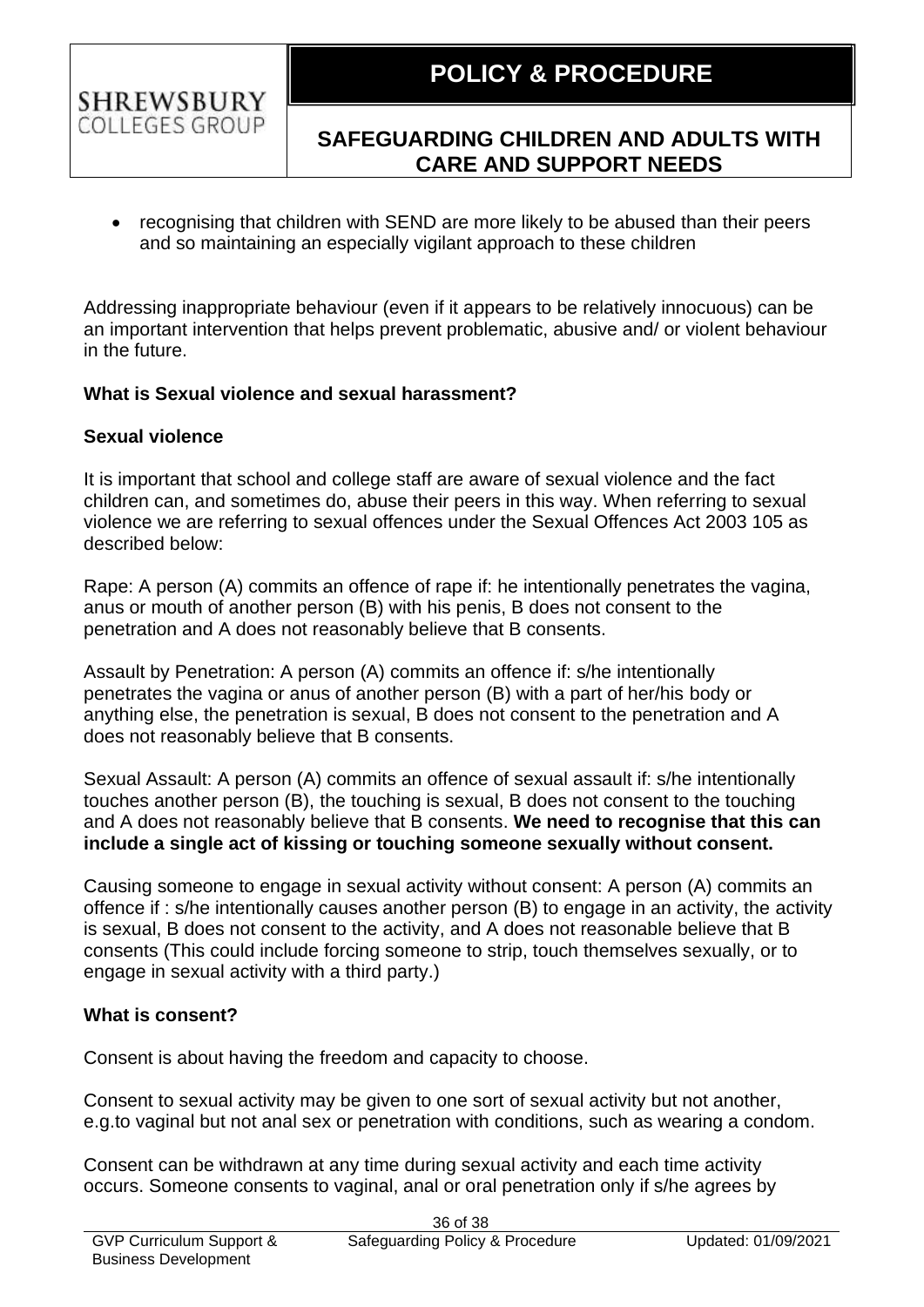choice to that penetration and has the freedom and capacity to make that choice.

#### **Sexual harassment**

**SHREWSBURY** COLLEGES GROUP

When referring to sexual harassment we mean 'unwanted conduct of a sexual nature' that can occur online and offline, in or out of college. When we reference sexual harassment, we do so in the context of child on child sexual harassment.

Sexual harassment is likely to: violate a child's dignity, and/or make them feel intimidated, degraded or humiliated and/or create a hostile, offensive or sexualised environment.

#### **Sexual harassment can include:**

• 'Upskirting'. This typically involves taking a picture under a person's clothing without them knowing, with the intention of viewing their genitals or buttocks to obtain sexual gratification, or cause the victim humiliation, distress or alarm. It is now a criminal offence

sexual comments, such as: telling sexual stories, making lewd comments, making sexual remarks about clothes and appearance and calling someone sexualised names;

• sexual "jokes" or taunting;

• physical behaviour, such as: deliberately brushing against someone, interfering with someone's clothes and displaying pictures, photos or drawings of a sexual nature;

• online sexual harassment. This may be standalone, or part of a wider pattern of sexual harassment and/or sexual violence.

It may include:

- non-consensual sharing of sexual images and videos;
- sexualised online bullying;
- unwanted sexual comments and messages, including, on social media; and
- sexual exploitation; coercion and threats

### **The response to a report of sexual violence or sexual harassment**

The initial response to a report from a child is important. It is essential that all victims are reassured that they are being taken seriously and that they will be supported **and kept safe**. A victim should never be given the impression that they are creating a problem by reporting sexual violence or sexual harassment. Nor should a victim ever be made to feel ashamed for making a report.

Please be aware that children may find it difficult to talk directly about sexual violence or harassment and as such we should be aware that information overheard in conversation,